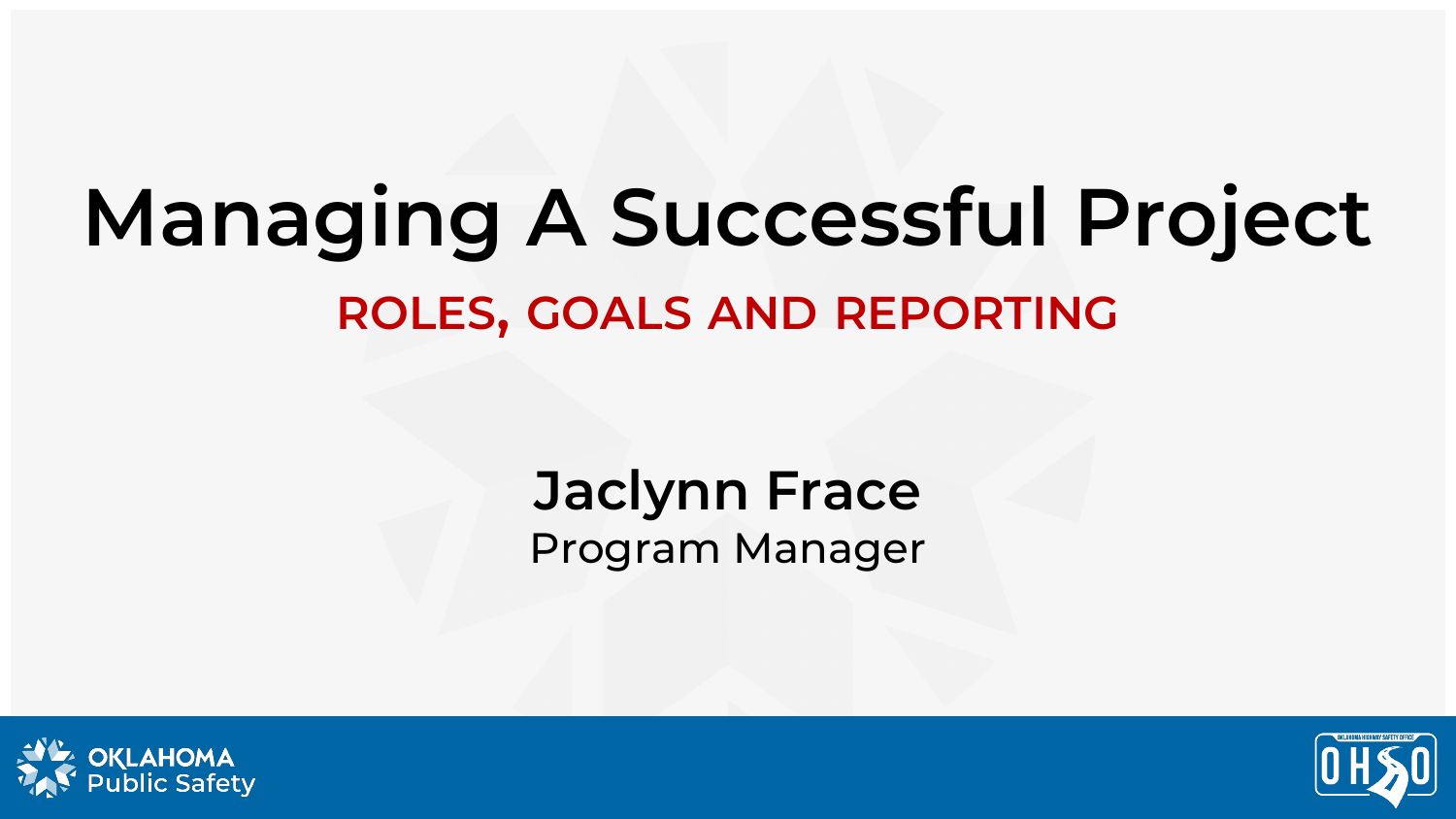# **Objectives**

- Understand the Project Directors'/Finance Officers' Role
- Understand the Program Managers' Role
- Identify resources to strategically plan project implementation
- Build value-added Progress Reports
- Learn to use project performance information to drive success



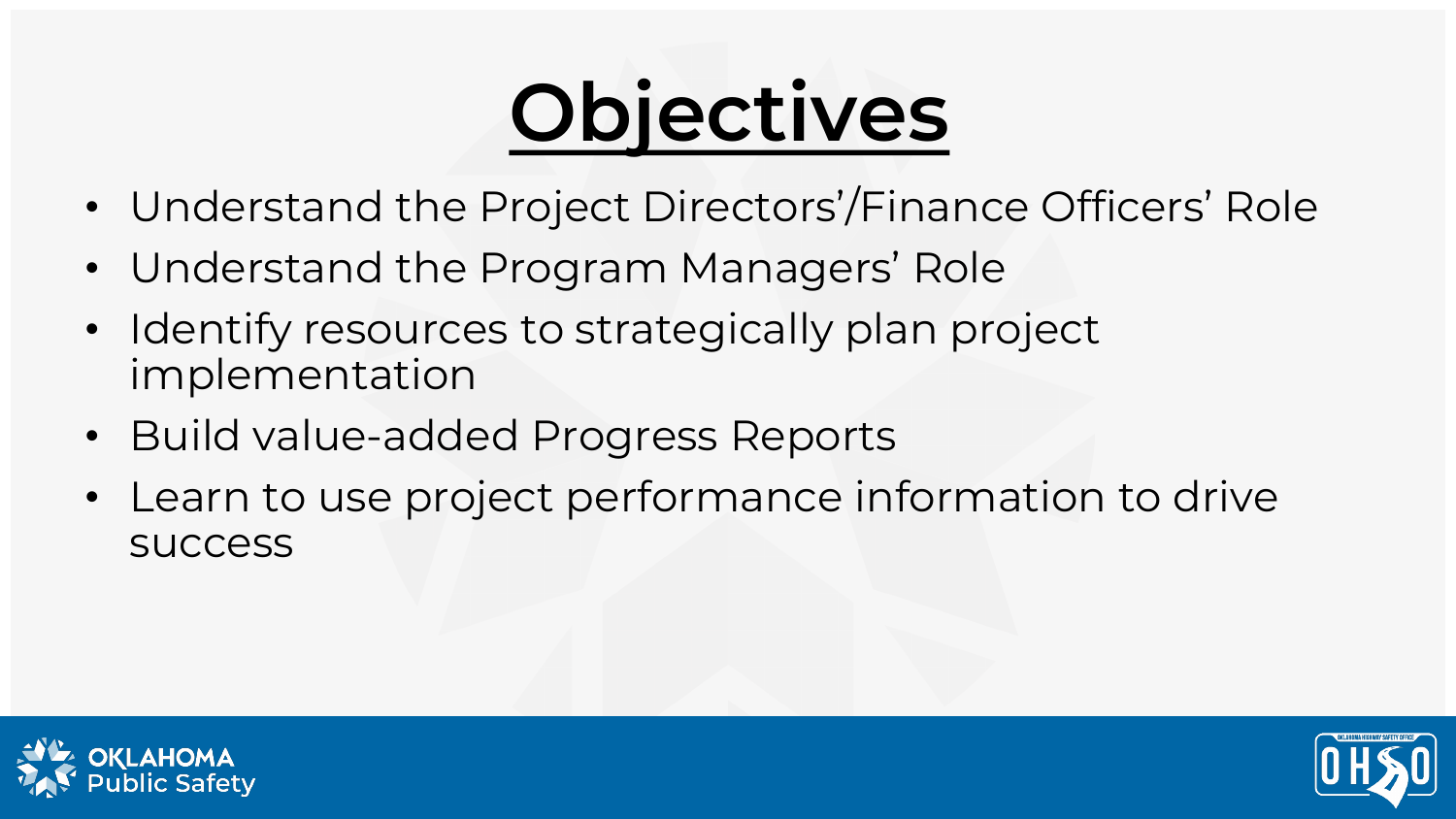



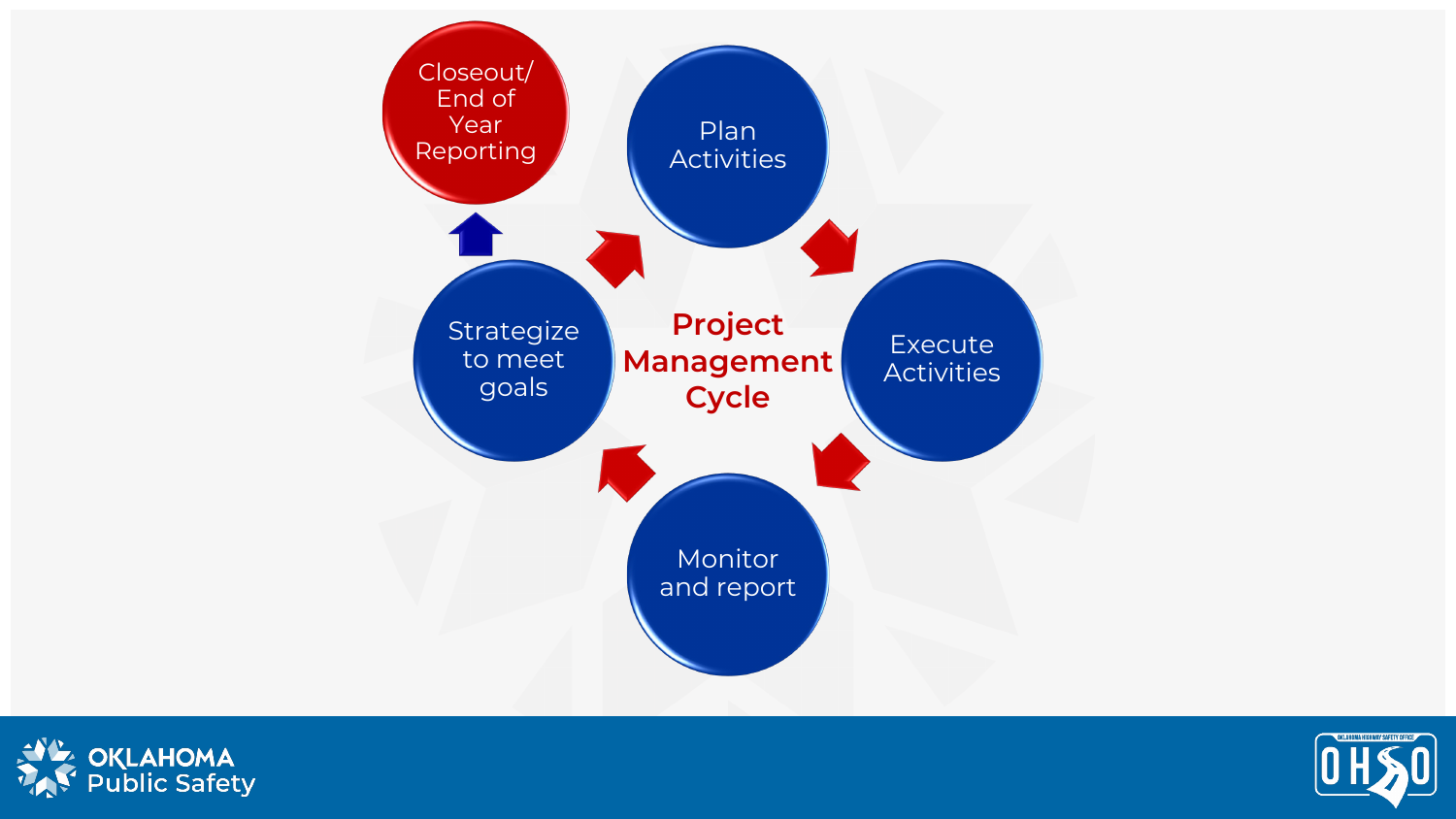

### **PLAN ACTIVITIES**

|                                                                                                                          | <b>Project Director/Financial</b><br><b>Admin</b> | <b>OHSO Program Manager</b> |
|--------------------------------------------------------------------------------------------------------------------------|---------------------------------------------------|-----------------------------|
| • Project Implementation<br>• Prepare for next reporting<br>period<br>Project staff/volunteer<br>$\bullet$<br>management |                                                   | • Strategic support         |



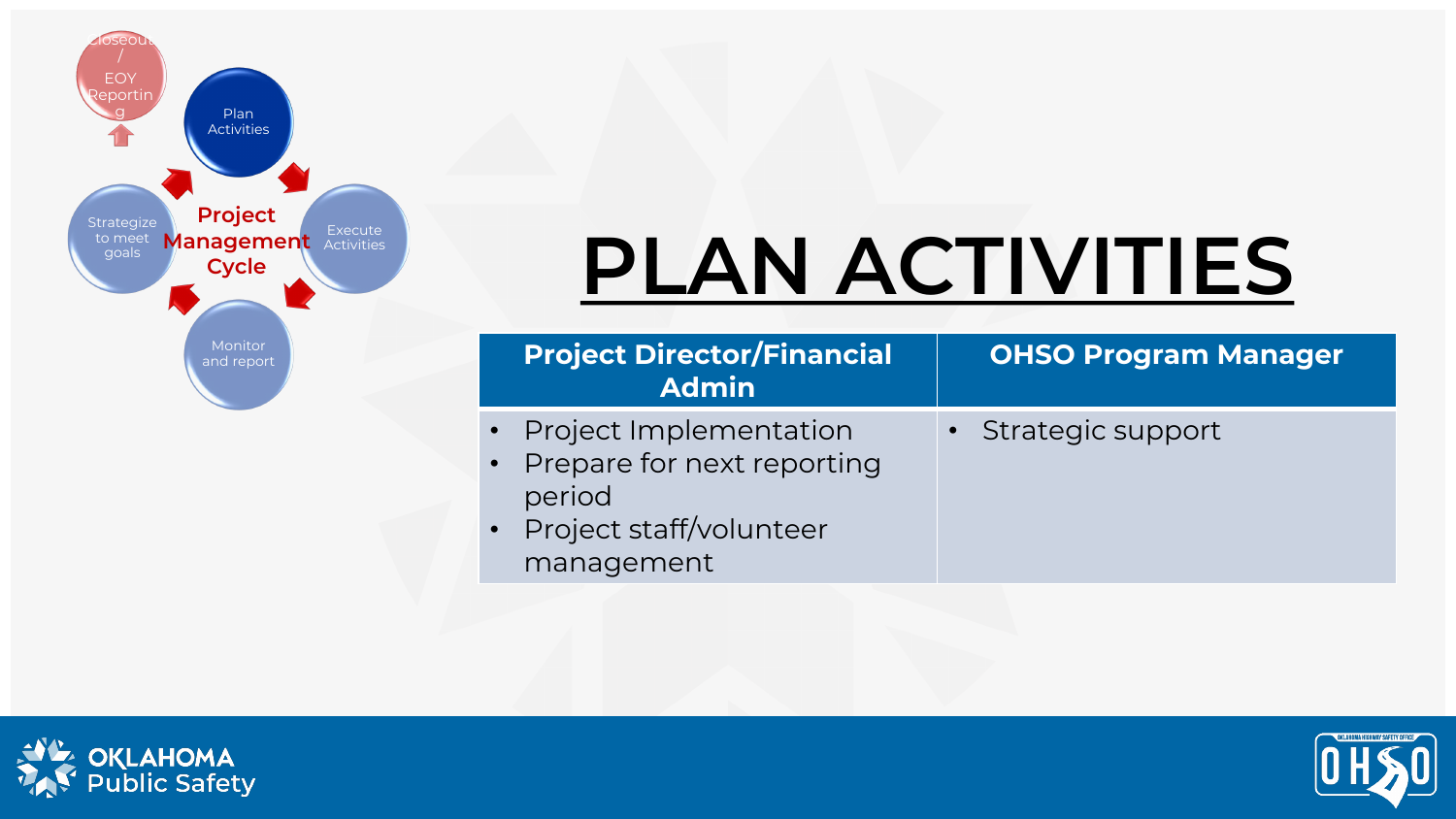

# **Planning Activities**

- Planning criteria
	- Grant agreement
	- Project goal & activity milestones
	- **Countermeasures**
	- Budget projections
- Managing project staff
	- Project activities
	- Shift Planning
	- **Training**
- Public Information & Education www.trafficsafetymarketing.gov



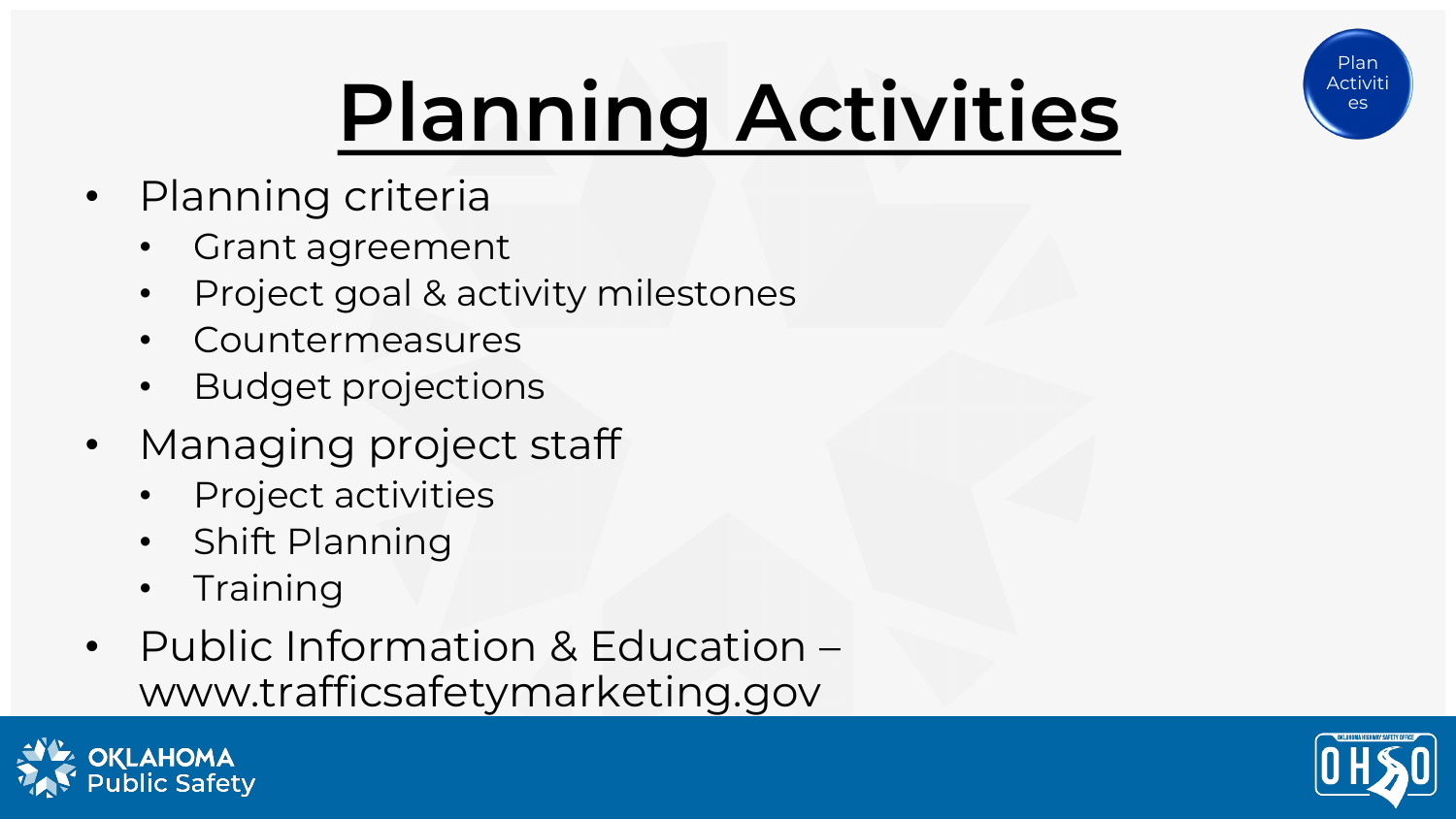

### **EXECUTE ACTIVITIES**

| <b>Project Director/Financial</b><br><b>Admin</b> | <b>OHSO Program Manager</b> |
|---------------------------------------------------|-----------------------------|
| • Activity oversight                              |                             |
| • Timesheets/Activity Report                      |                             |
| collection and review                             |                             |
| • Timesheet submission for                        |                             |
| Payroll                                           |                             |
| • Gather supporting                               |                             |
| documentation                                     |                             |



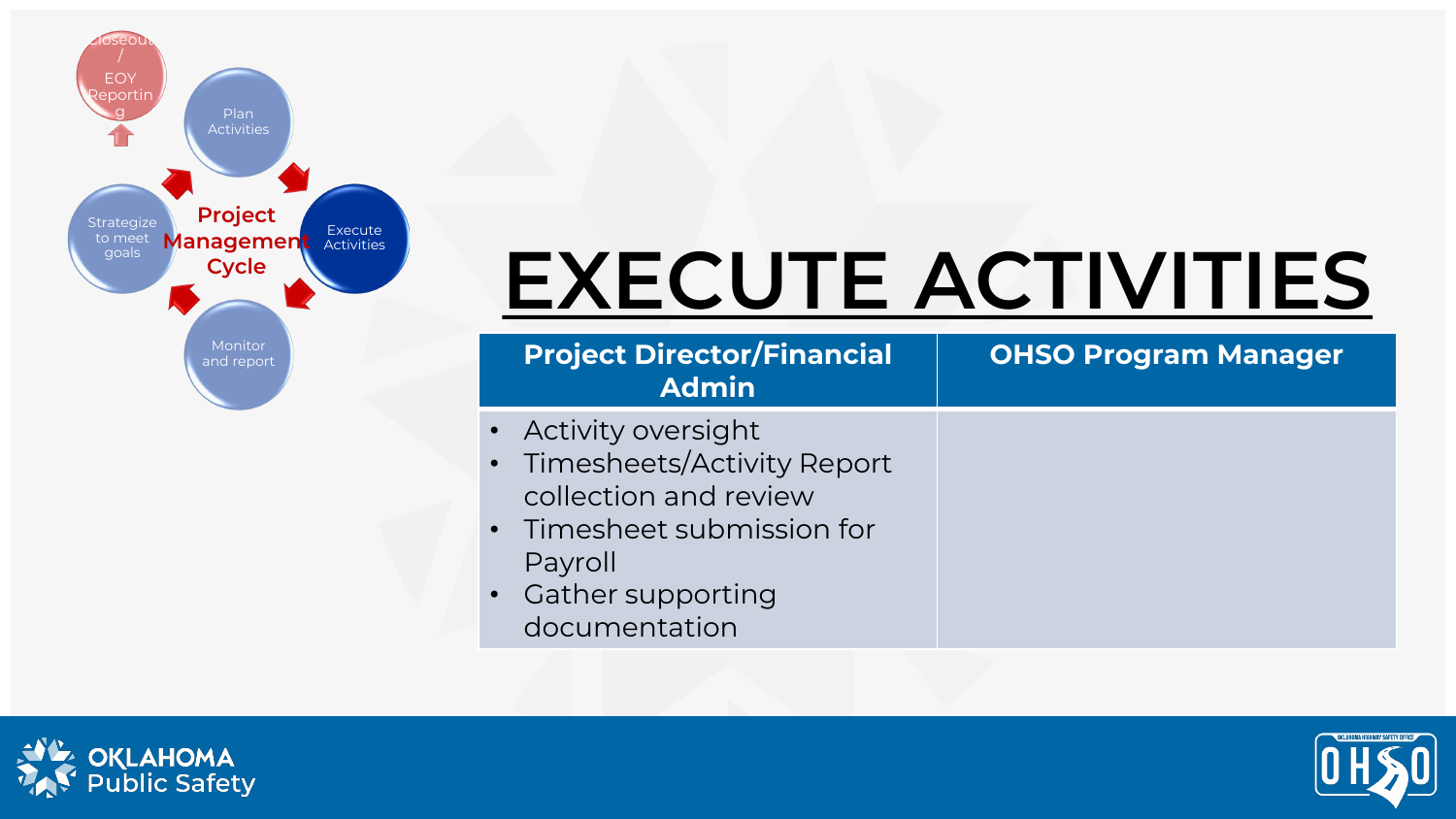# **EXECUTE ACTIVITIES**



**Manage the details** so your project is successful. Engage in continuous planning, monitoring and adjusting as needed

- Keep project goal(s) and milestones in mind.
	- Work adequate enforcement *hours.*
- Evidence-based strategy and best practices



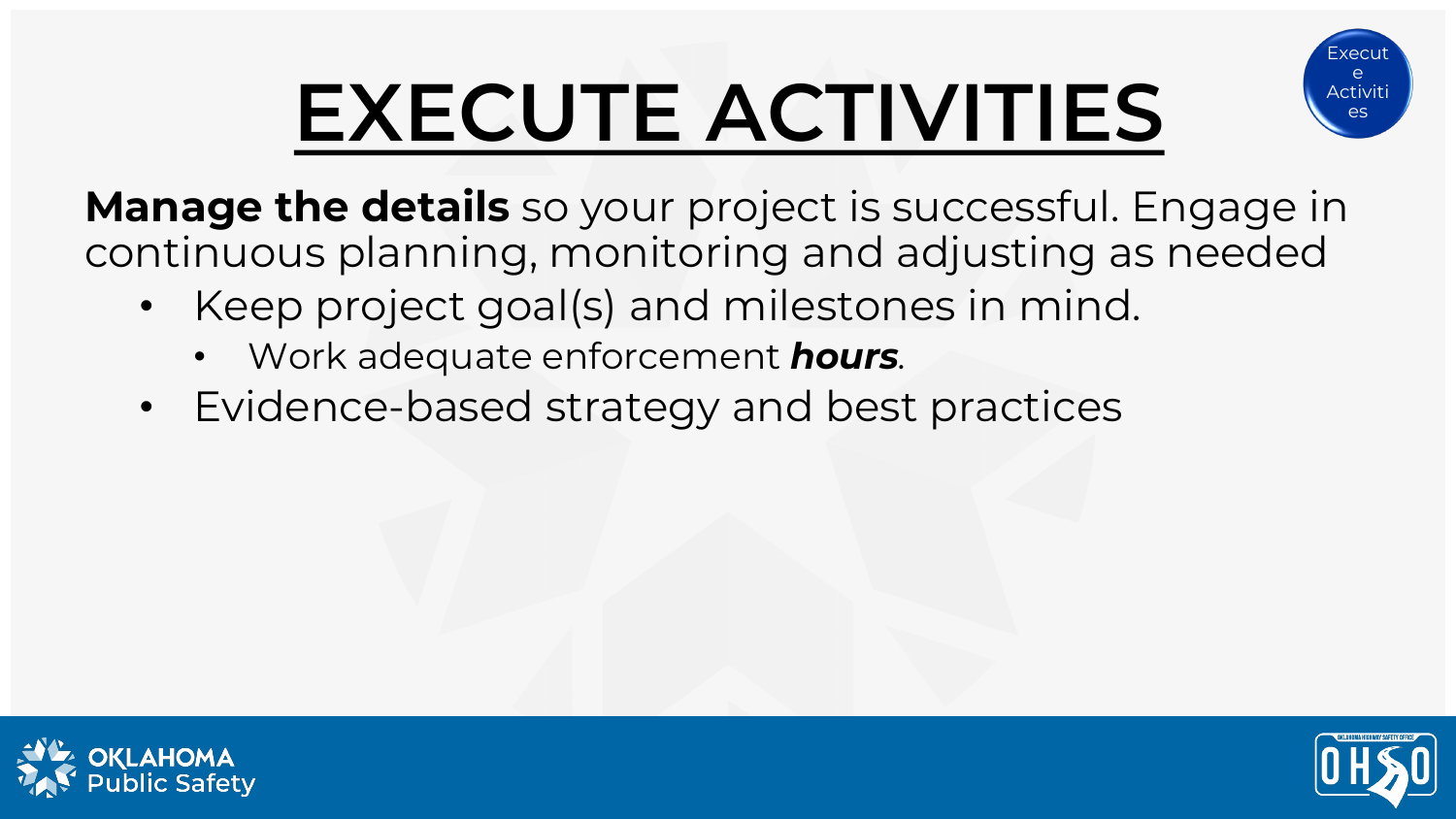#### **Supporting Documentation** Execu Activiti es

- Activity Sheets (enforcement grants)
	- Days & hours worked
	- Written contacts (warnings/citation)
	- Signatures (Individual and Supervisor)
- Enrollment lists, curricula, agenda, receipts



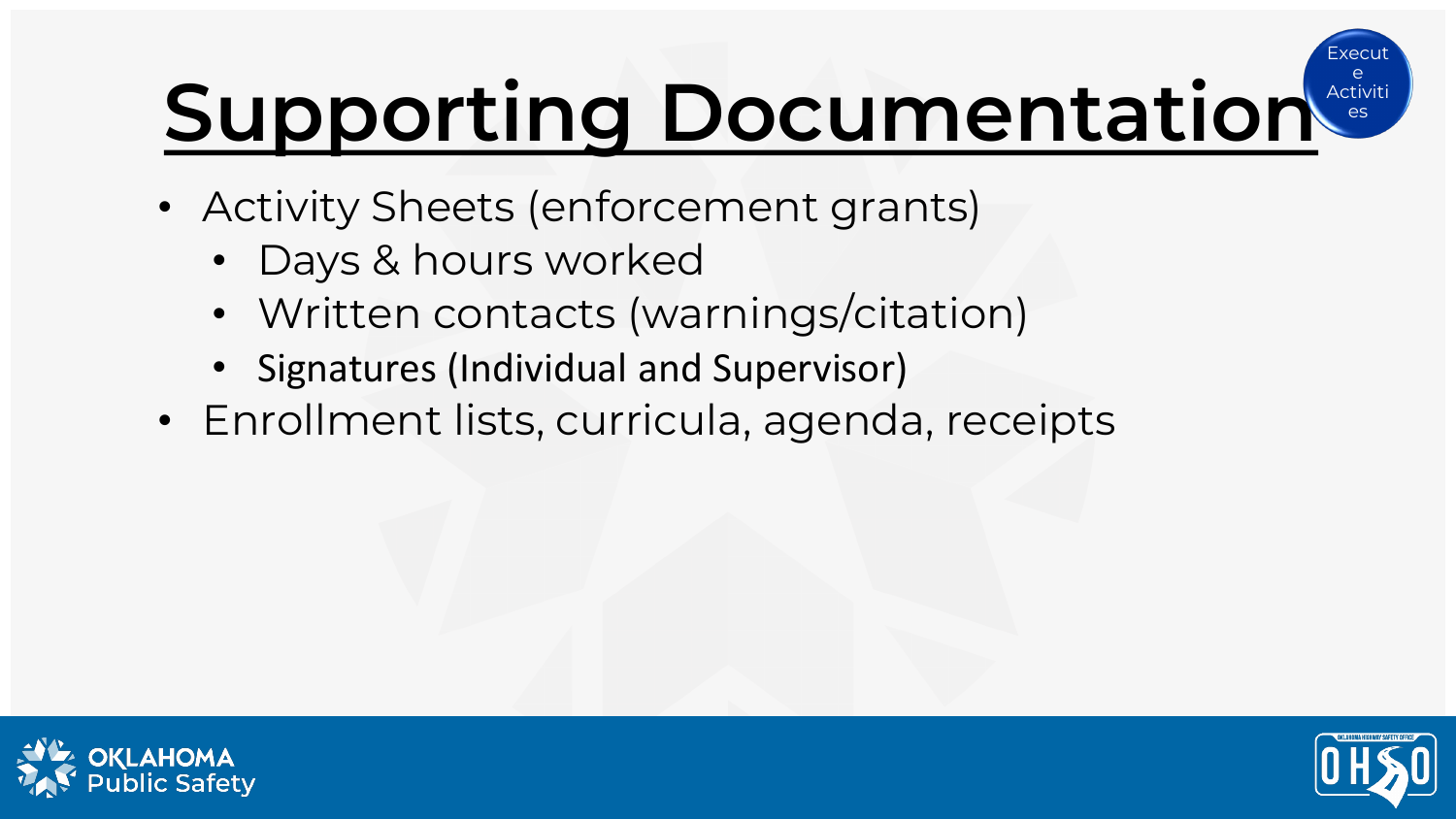

### **MONITOR & REPORT**

| <b>Project Director/Financial</b><br><b>Admin</b>                                        | <b>OHSO Program Manager</b>                                                        |
|------------------------------------------------------------------------------------------|------------------------------------------------------------------------------------|
| Progress Report (PR)<br><b>Reimbursement Requests</b><br>$\sqrt{\bullet}$ )<br>(RFR/RFP) | • Process reports and claims<br>• Strategic support<br>• Technical assistance      |
| • Ongoing project monitoring<br>• Other award-specific<br>reporting requirements         | • Verify internal controls<br>• Periodic monitoring of<br>milestones and finances. |
|                                                                                          |                                                                                    |

Continuous monitoring

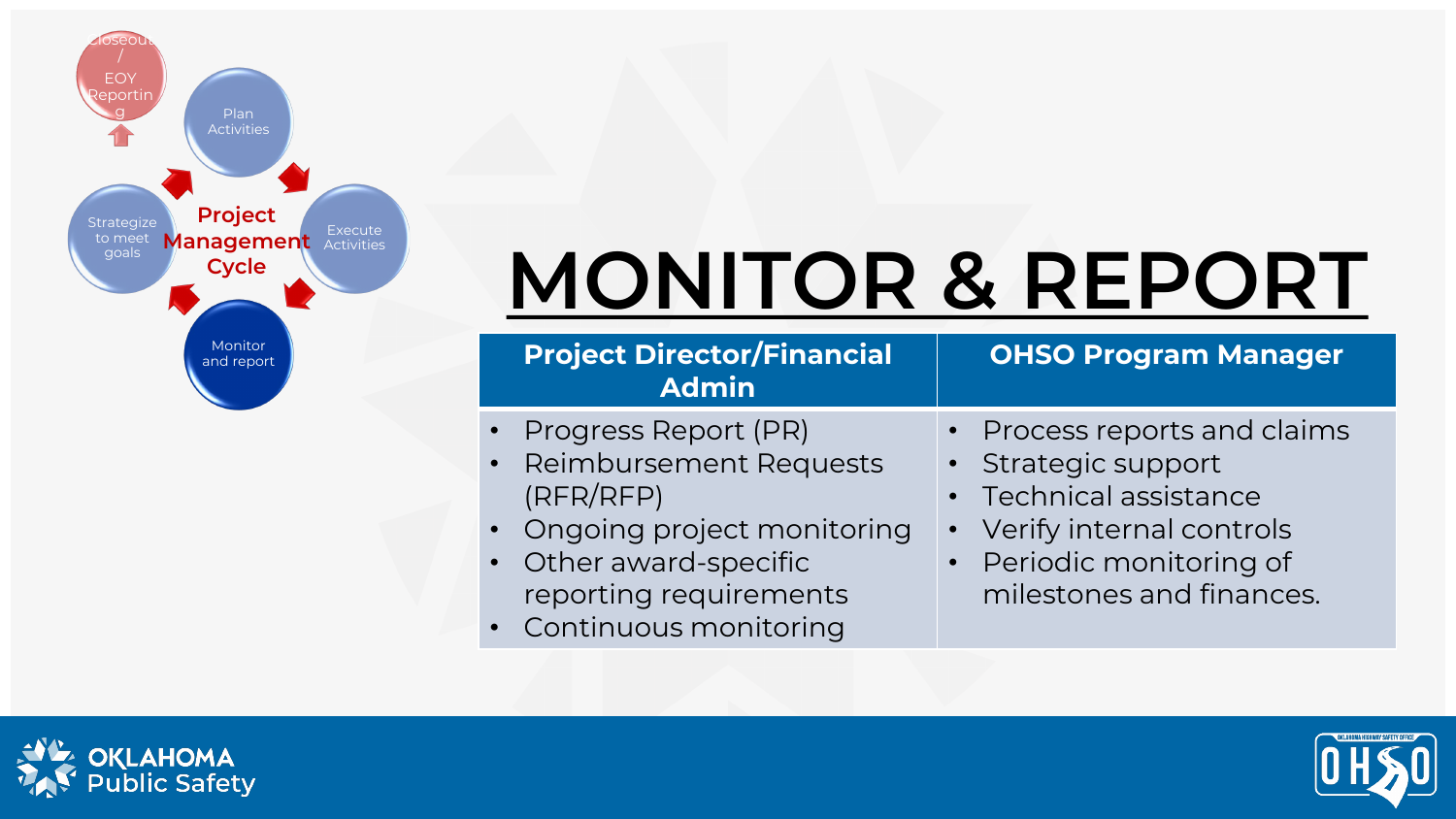#### REPORTING REQUIREMENTS Monitc report

#### **Regular Reporting requirements**

- Monthly Progress Report (PR) and Requests for Reimbursement (RFR)
	- Required, even if no activity performed.
	- Reimbursements for funds paid
	- Timely submission supports effective management
		- Due 30 days after the activity within the report has occurred
		- Late reports prevent strategic response
- Contractual reporting requirements
	- Award-specific
- Monitoring Report
	- Required reviews by your OHSO Program Manager



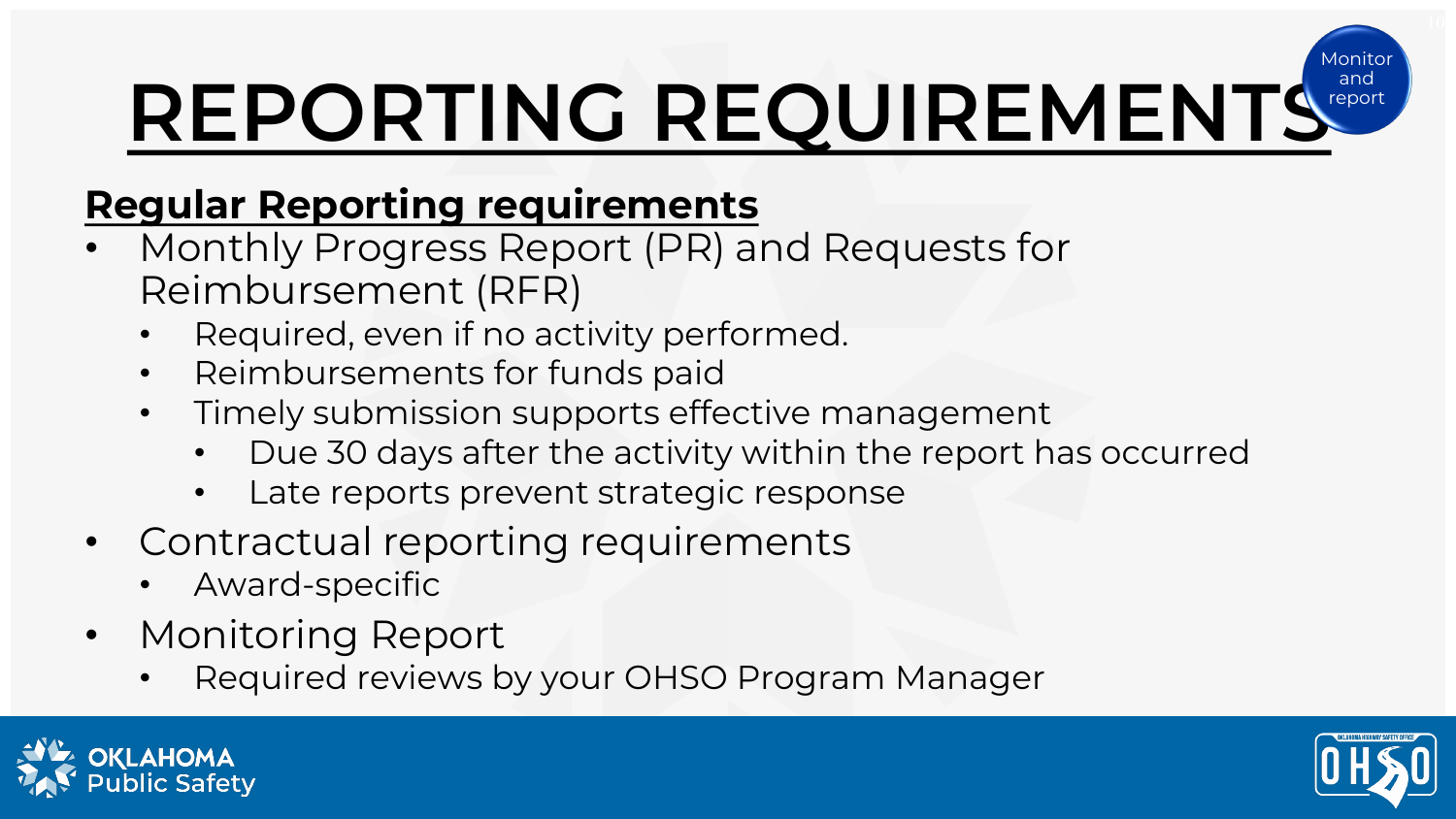### **Progress Reports**



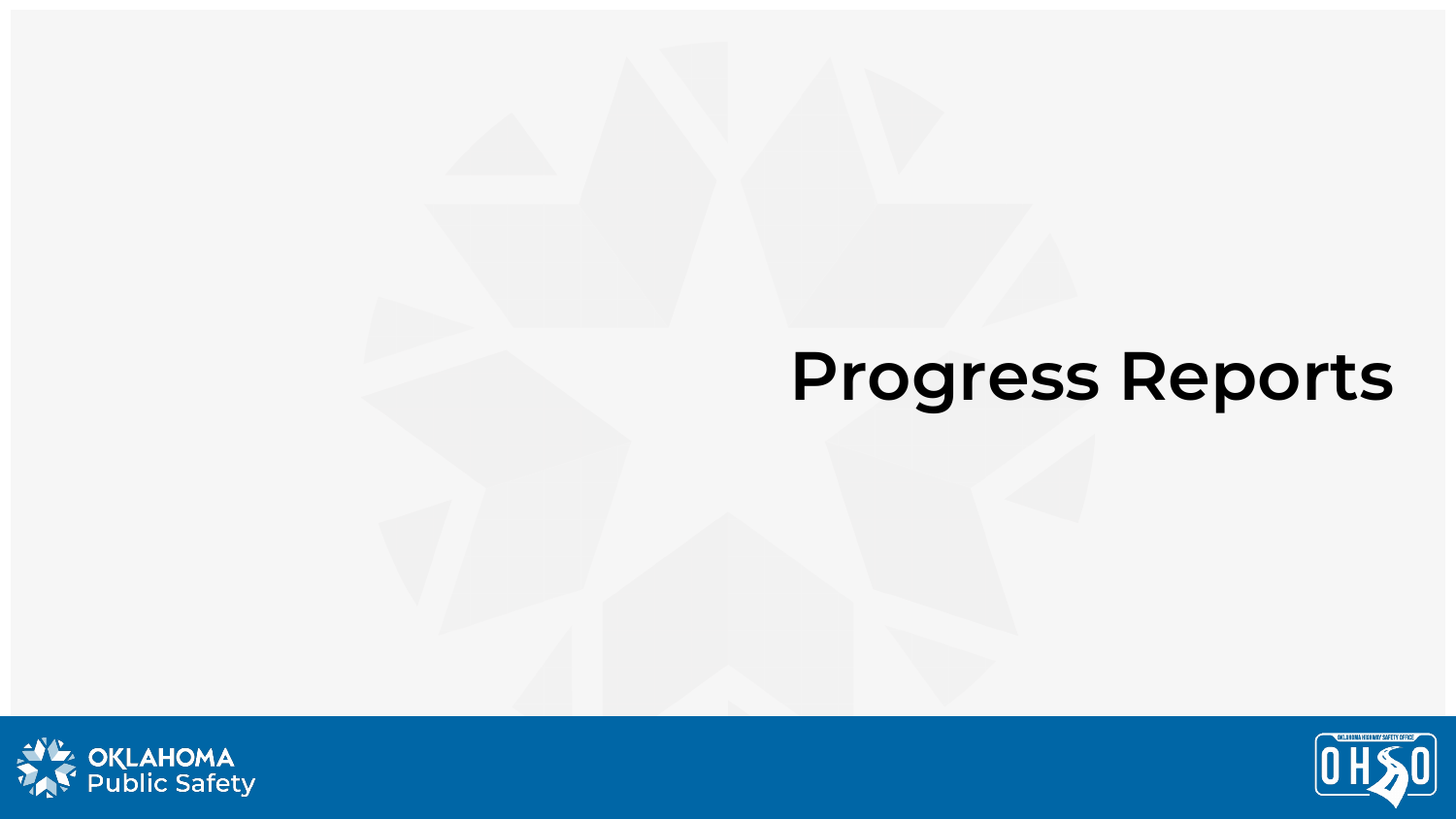

### **Progress Reports**

- A summary of monthly activity
- Milestone progress reporting (based on monthly targets).
- Written contacts summary for enforcement grants
- Narrative Summary



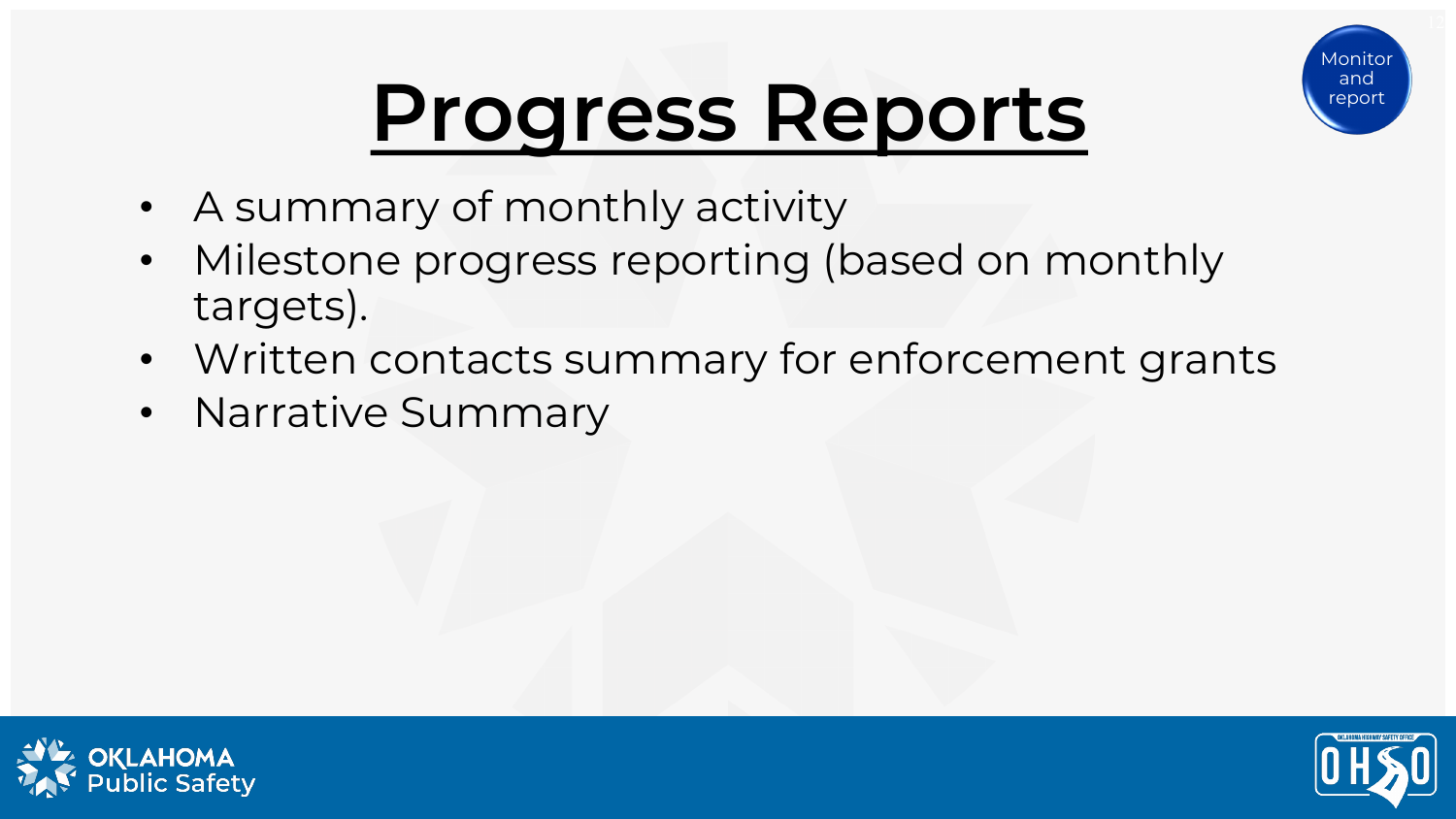#### **Section 1: Progress Report Information**

Monitor and report

| <b>Section 1: Progress Report Information</b> |                                                                                                                                  |                |                   |               |
|-----------------------------------------------|----------------------------------------------------------------------------------------------------------------------------------|----------------|-------------------|---------------|
|                                               | Check here if you have no activity to report this reporting period                                                               |                |                   |               |
| Project Title:                                |                                                                                                                                  |                |                   |               |
| Monthly Report for:                           | 2020<br>lune<br>٧                                                                                                                | v              | Report #:         |               |
| <b>Contract Period:</b>                       | <b>Start Date:</b><br>Oct 1, 2019<br>End Date:<br>Sep 30, 2020                                                                   |                | Project Director: |               |
| <b>Reporting Period:</b>                      | <b>Start Date:</b><br>自<br>6/1/2020                                                                                              |                | Program Manager:  |               |
|                                               | End Date:<br>自<br>6/30/2020                                                                                                      |                |                   |               |
|                                               | During this reporting period, the following activity was conducted:                                                              |                |                   |               |
| <b>Activity</b>                               |                                                                                                                                  | Project #      | Projection        | <b>Actual</b> |
| 1                                             | Hours of overtime traffic enforcement/PI&E<br>(based on OT rate of ! i/hour).                                                    | PT-20-03-11-10 | 30.00             | 66.00         |
| $\overline{2}$                                | Number of traffic stops (target is 2 per hour). PT-20-03-11-10                                                                   |                | 60.00             | 122.00        |
| $\overline{\mathbf{3}}$                       | Number of PI&E activities conducted -<br>minimum 2 per month (to include media<br>contacts, traffic safety presentations, etc.). | PT-20-03-11-10 | 2.00              | 2.00          |



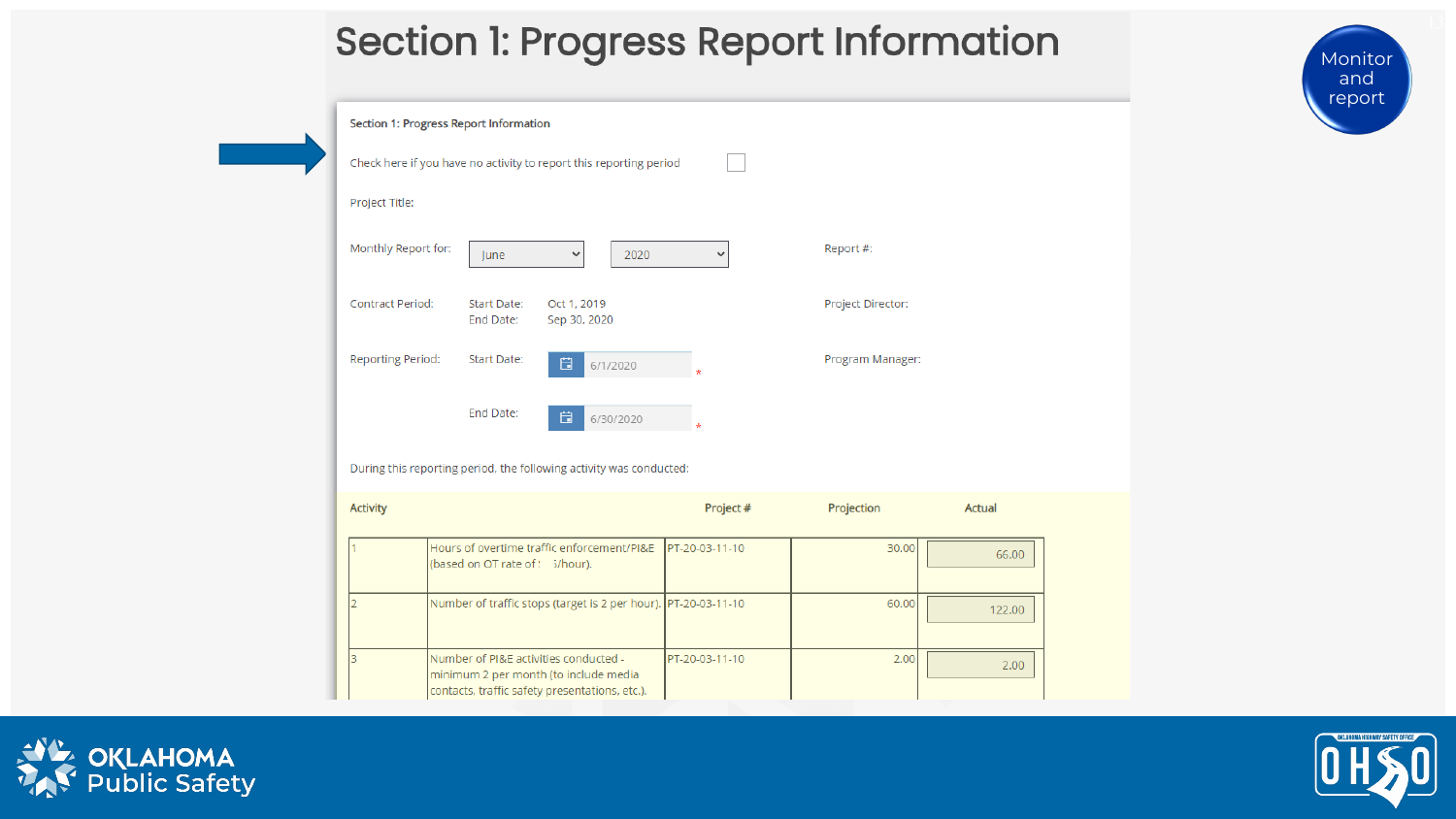

Number of written contacts

| Speed Related | DUI/DWI/APC | Occupant Protection | All others   | Total |
|---------------|-------------|---------------------|--------------|-------|
| 70            |             |                     | $\mathbf{A}$ | 192   |

#### Narrative Summary



#### **Full name**

, of lawful age, being first duly sworn, on oath, say that I am, or authorized to submit this report on behalf of, the duly authorized Project

Director of the above mentioned grant agreement with the Oklahoma Highway Safety Office; do depose and say that I have full knowledge of this "Project Director's Progress Report;" that said report is, in accordance with the aforementioned grant agreement, true and correct. Affiant further states that he/she has fully complied with all Municipal, State and Federal Laws, Regulations and directives governing grants including, but not limited to, those listed in Parts II and III of the aforementioned grant agreement, to the best of his/her knowledge, information and belief.

**Program Manager Comments** 





**Monitor** and report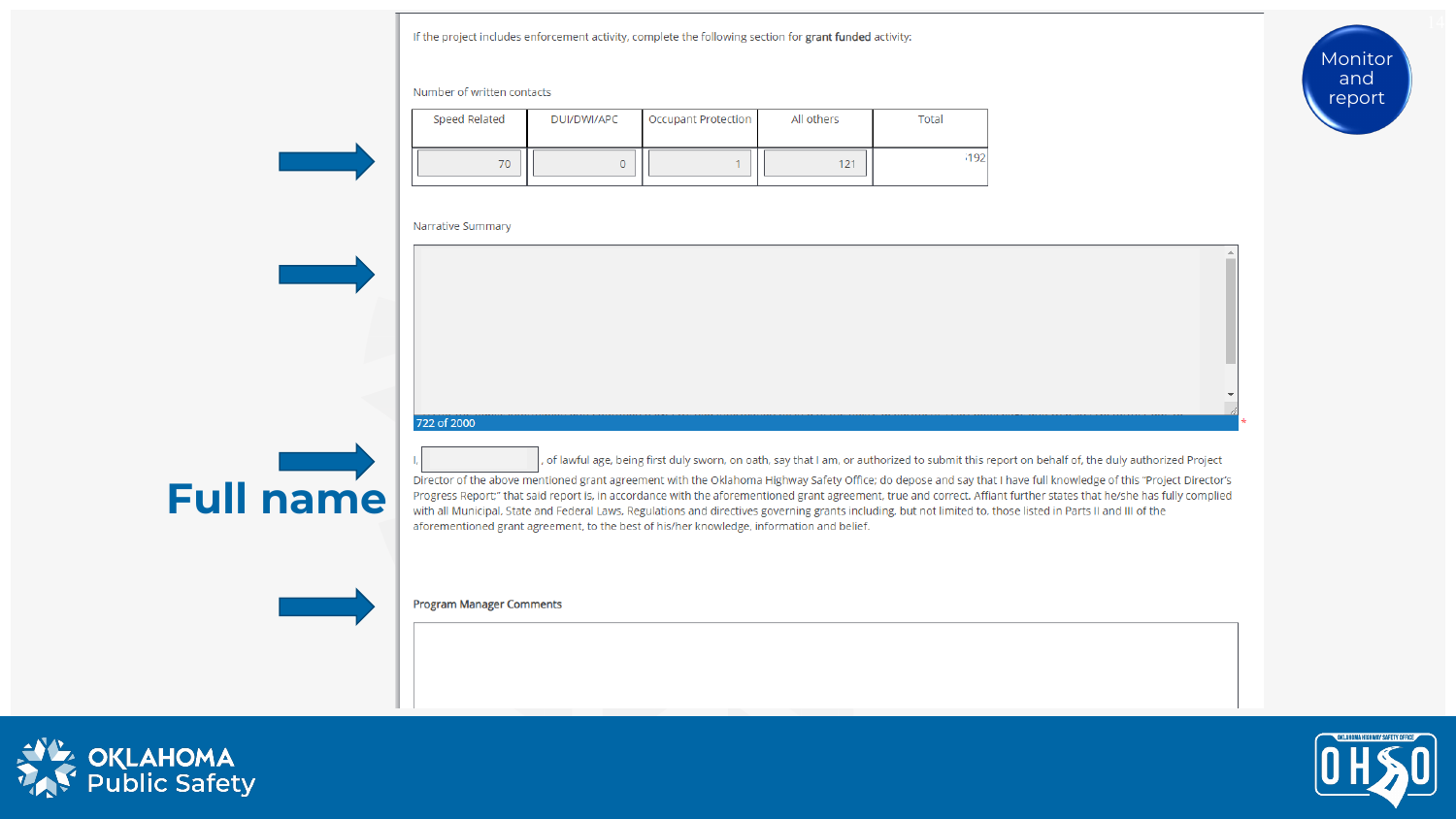### **Section 2: Summary of Activity**

Section 2: Summary of Activity:

Section 2 of the progress report summarizes your monthly and year to date activity again the projections. This is a VERY valuable summary for planning and re-strategizing.

**Activity** 

| # | <b>Description</b>                                                                                                                                  | Project #      | <b>Monthly</b><br>Projection | <b>Actual Mo</b><br>Result | <b>Year to Date</b><br>Projection | <b>Actual YTD</b><br>Result |
|---|-----------------------------------------------------------------------------------------------------------------------------------------------------|----------------|------------------------------|----------------------------|-----------------------------------|-----------------------------|
|   | Hours of overtime traffic enforcement/PI&E (based on OT rate<br>of \$<br>/hour).                                                                    | PT-20-03-11-10 | 30.00                        | 66.00                      | 270.00                            | 348.75                      |
|   | Number of traffic stops (target is 2 per hour).                                                                                                     | PT-20-03-11-10 | 60.00                        | 122.00                     | 540.00                            | 641.00                      |
|   | Number of PI&E activities conducted - minimum 2 per month<br>(to include media contacts, traffic safety presentations, etc.).                       | PT-20-03-11-10 | 2.00                         | 2.00                       | 18.00                             | 17.00                       |
|   | Project Director or designee to attend OHSO Project Director's<br>Training Course.                                                                  | PT-20-03-11-10 |                              |                            | 1.00                              | 1.00                        |
|   | Submit narrative report on the 2019 Lifesavers Conference<br>with at least two recommendations for improving traffic safety<br>efforts in Oklahoma. | PT-20-03-11-10 |                              |                            | 1.00                              |                             |





Monitor and report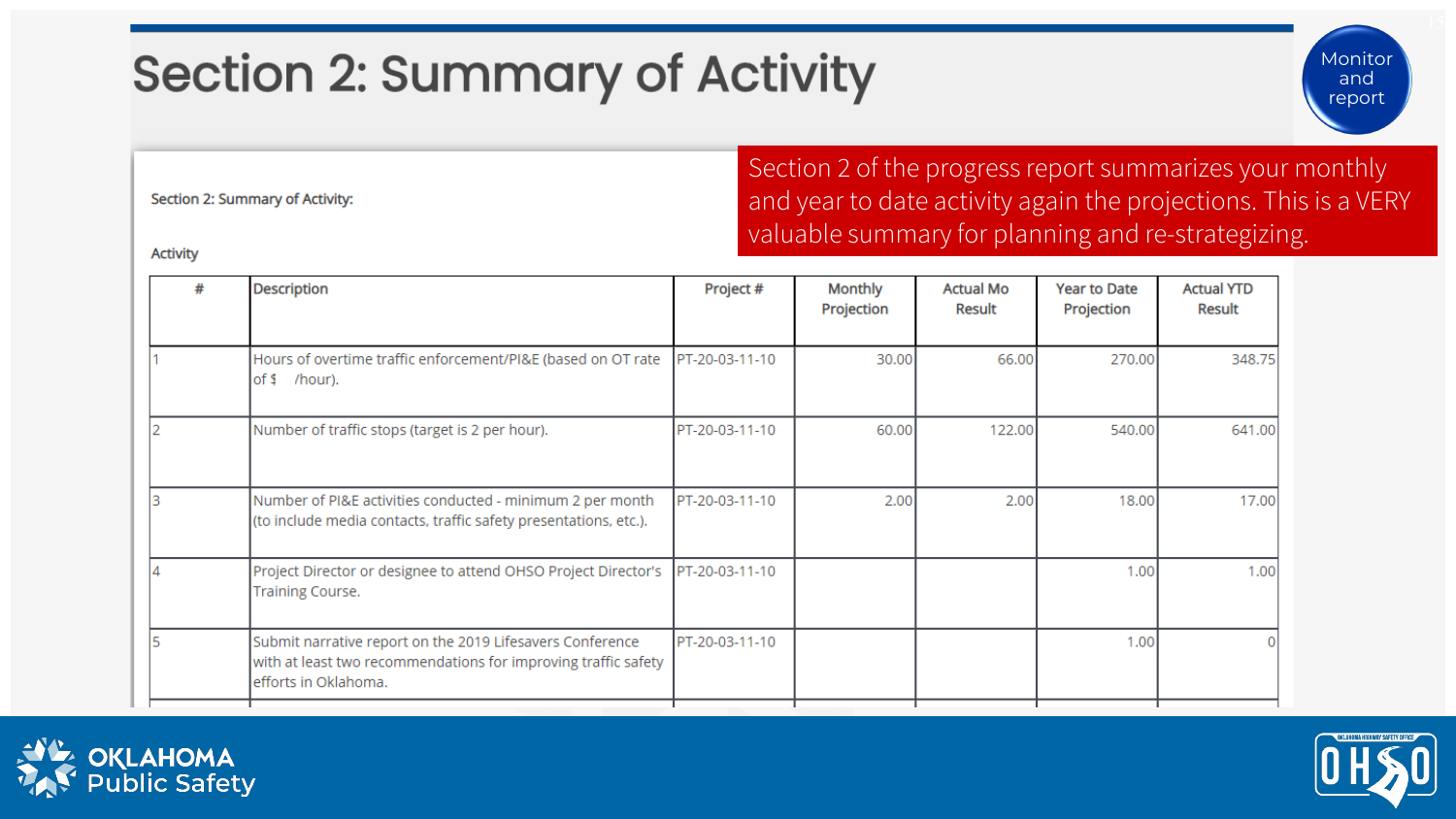

### **Progress Reports**

- Good Narrative Summaries
	- Highlight significant information and successes
	- Explain anomalies

"…XX county experienced widespread flooding, preventing OT enforcement for part of the month."

Share non-grant highway safety information

"In addition to 6 DUI arrests by officers working the grant, there were 15 individuals arrested for the month by the Patrol Division."



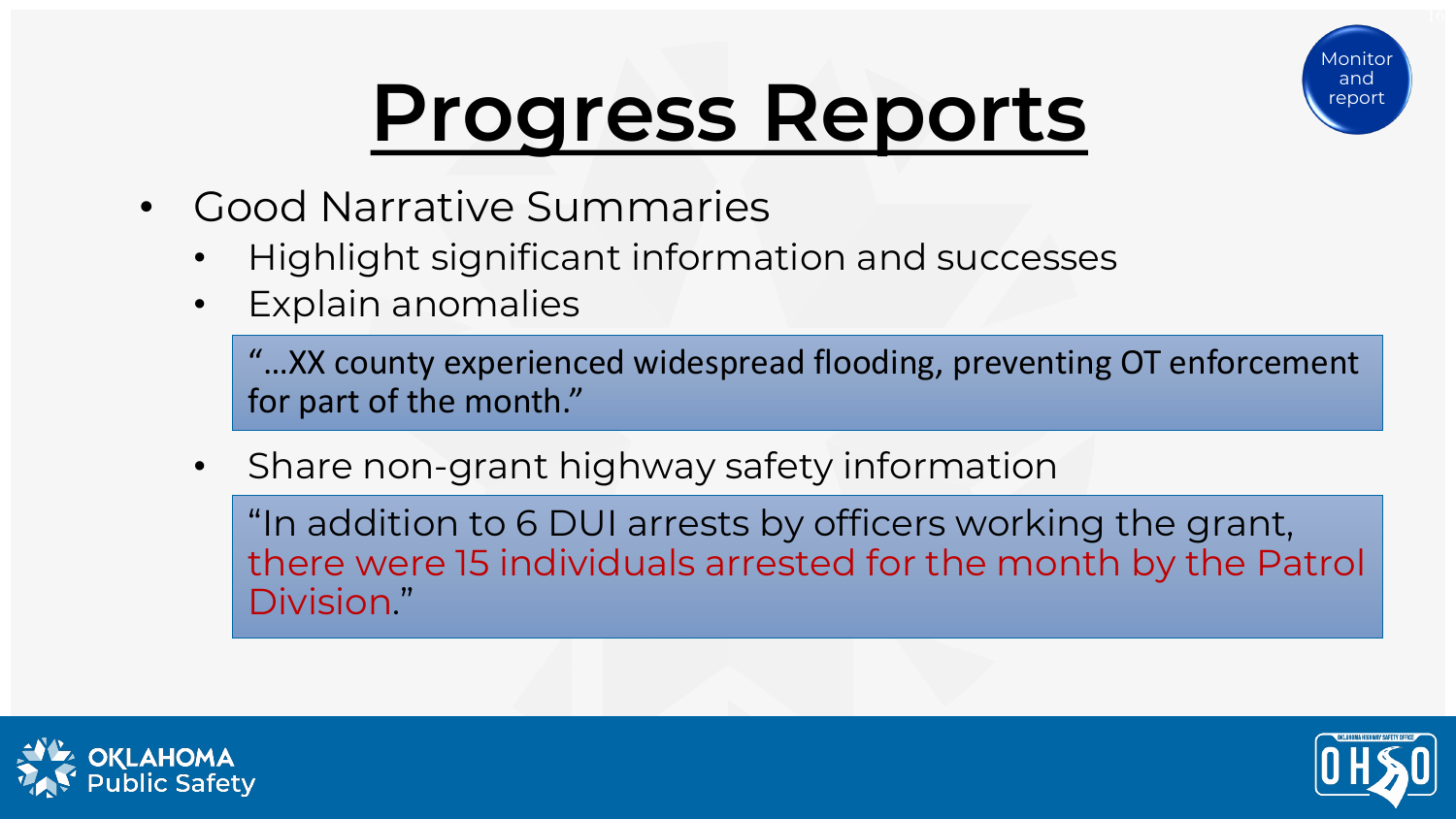

### **Progress Reports**

- Good Narrative Summaries, continued
	- Share progress not reported in milestones (e.g. pre-<br>planning/contingency)

a dates...Once the last two courses are finalized, I'll communicate the full "Training sessions have been scheduled with XX on the following schedule."

"Three of our scheduled events were cancelled. Included with this month's attachments is our contingency plan which takes into consideration CDC guidelines impacting how we can move forward."

- Inform of changes
	- Contractual payroll, new project staff



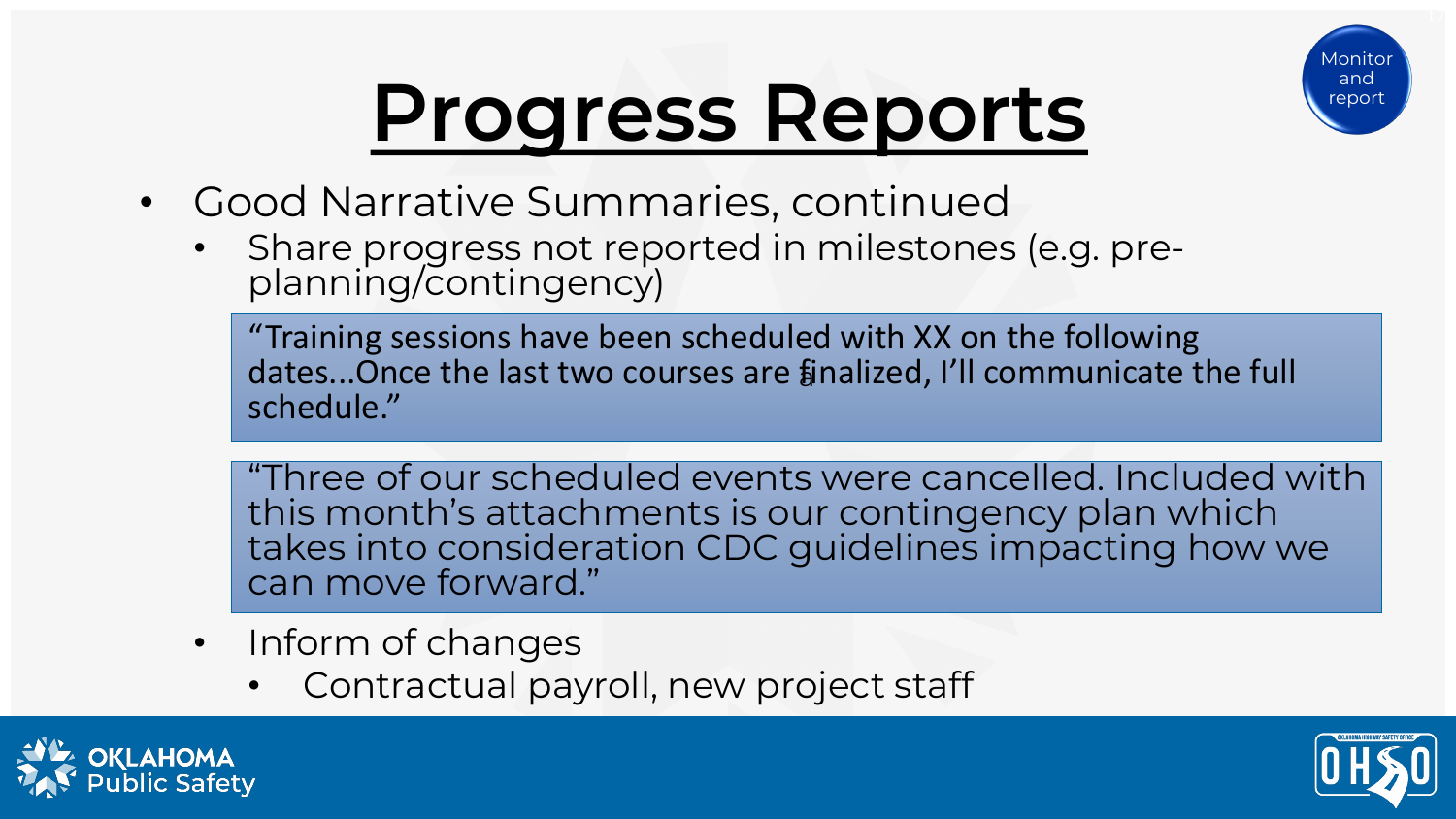

### **STRATEGIZE**

| <b>Project Director/Financial</b><br><b>Admin</b>                  | <b>OHSO Program Manager</b>                                            |
|--------------------------------------------------------------------|------------------------------------------------------------------------|
| • Change requests<br>• Communicate with Program<br>Manager         | • Change request support<br>• Monitor progress alignment<br>to goal(s) |
| · Strategize based on data<br>· Strategize based on<br>performance | · Strategic support<br>• Recommendations                               |



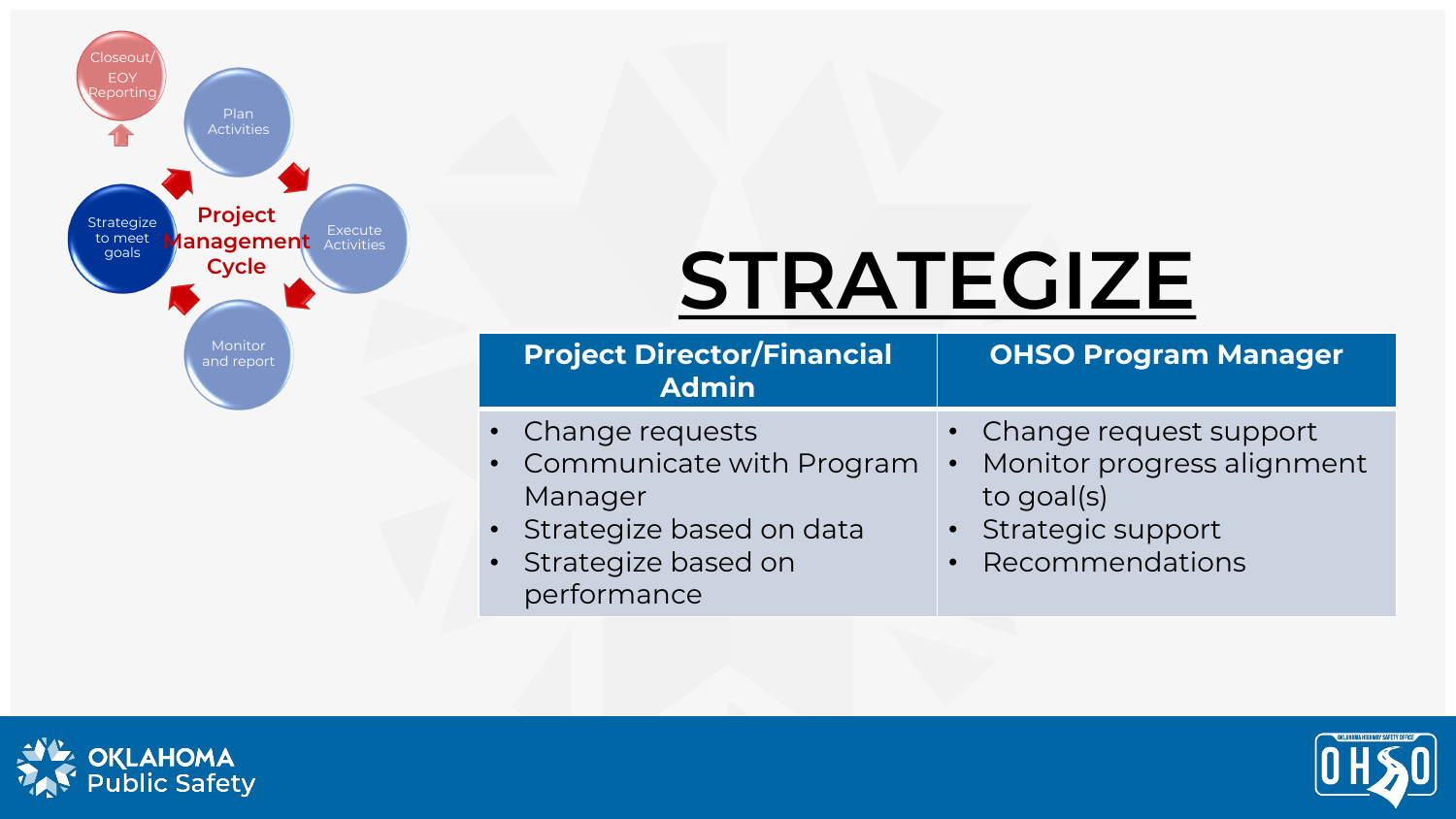### **Section 2: Summary of Activity**

Section 2: Summary of Activity:

**Activity** 

| # | <b>Description</b>                                                                                                                                  | Project #      | Monthly<br>Projection | <b>Actual Mo</b><br>Result | <b>Year to Date</b><br>Projection | <b>Actual YTD</b><br>Result |
|---|-----------------------------------------------------------------------------------------------------------------------------------------------------|----------------|-----------------------|----------------------------|-----------------------------------|-----------------------------|
|   | Hours of overtime traffic enforcement/PI&E (based on OT rate<br>/hour).<br>lof \$                                                                   | PT-20-03-11-10 | 30.00                 | 66.00                      | 270.00                            | 348.75                      |
|   | Number of traffic stops (target is 2 per hour).                                                                                                     | PT-20-03-11-10 | 60.00                 | 122.00                     | 540.00                            | 641.00                      |
|   | Number of PI&E activities conducted - minimum 2 per month<br>(to include media contacts, traffic safety presentations, etc.).                       | PT-20-03-11-10 | 2.00                  | 2.00                       | 18.00                             | 17.00                       |
|   | Project Director or designee to attend OHSO Project Director's<br>Training Course.                                                                  | PT-20-03-11-10 |                       |                            | 1.00                              | 1.00                        |
|   | Submit narrative report on the 2019 Lifesavers Conference<br>with at least two recommendations for improving traffic safety<br>efforts in Oklahoma. | PT-20-03-11-10 |                       |                            | 1.00                              |                             |





Monitor and report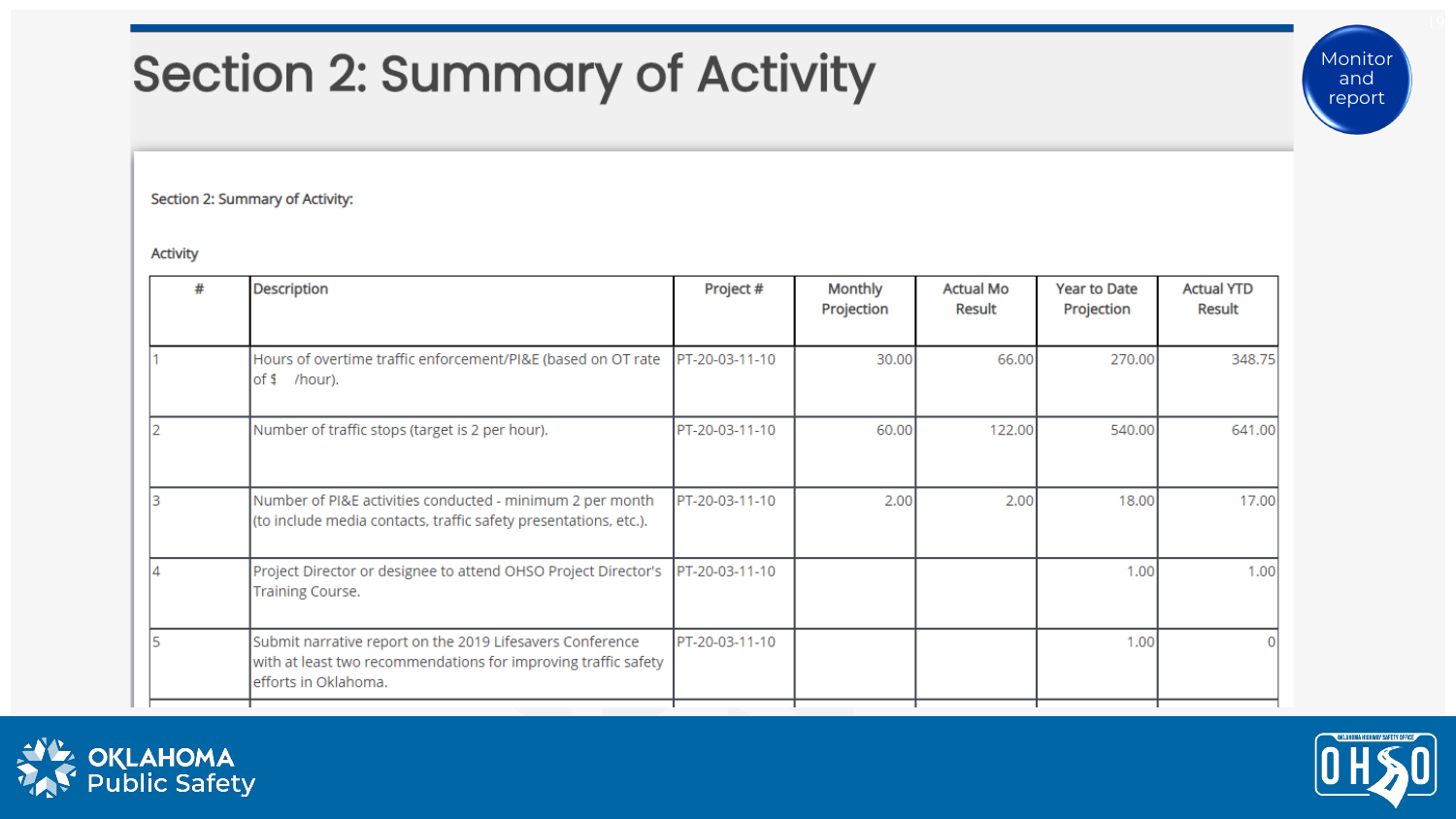

- **The previous slide revisits section 2 of the progress report which auto-populates a comparison of actual and year-to-date data.**
- **In this example the actual monthly hours exceeded the target, which is ok, in general. If we add the context of the request for reimbursement reports, however, we could paint a different picture. Since this is an enforcement example, it could be that higher ranking officers were working OT shifts and year to date spending is at 80% of the award. This could necessitate a scheduling adjustment.**
- **If we add to the picture and hypothetically say this report is from June, we find ourselves in a challenging position with a full quarter of activity pending in our 80% spending scenario.**
	- **Worse yet, if this report was late and wasn't received until September, options become very limited with only 2 weeks left in the fiscal year?**
- **Your ability as a project director and ours as program managers to respond to and support successful projects depends on accurate and timely reporting, continuous review of the information we have, and communication.**



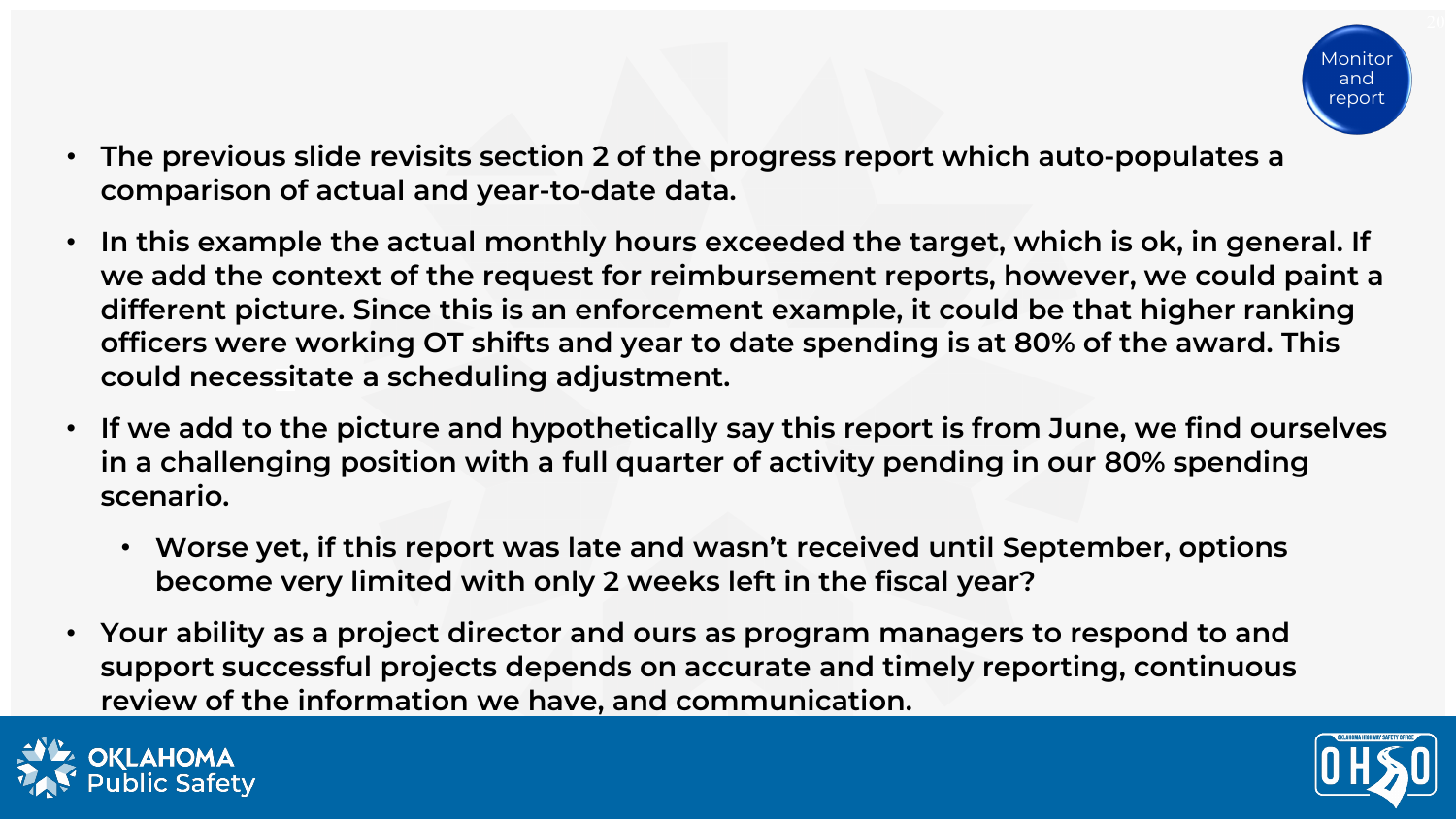

## **CLOSEOUT**

| <b>Project Director/Financial</b><br><b>Admin</b> | <b>OHSO Program Manager</b> |
|---------------------------------------------------|-----------------------------|
| • Project Assessment                              | • Submit End of Year        |
| • Submit End of Year                              | summary comments            |
| summary                                           |                             |

- **End of Year Summary**
	- Due no later than October 31 & includes info tying project activities to goals & accomplishments.
	- If reporting is timely and accurate, closeout becomes very straightforward!



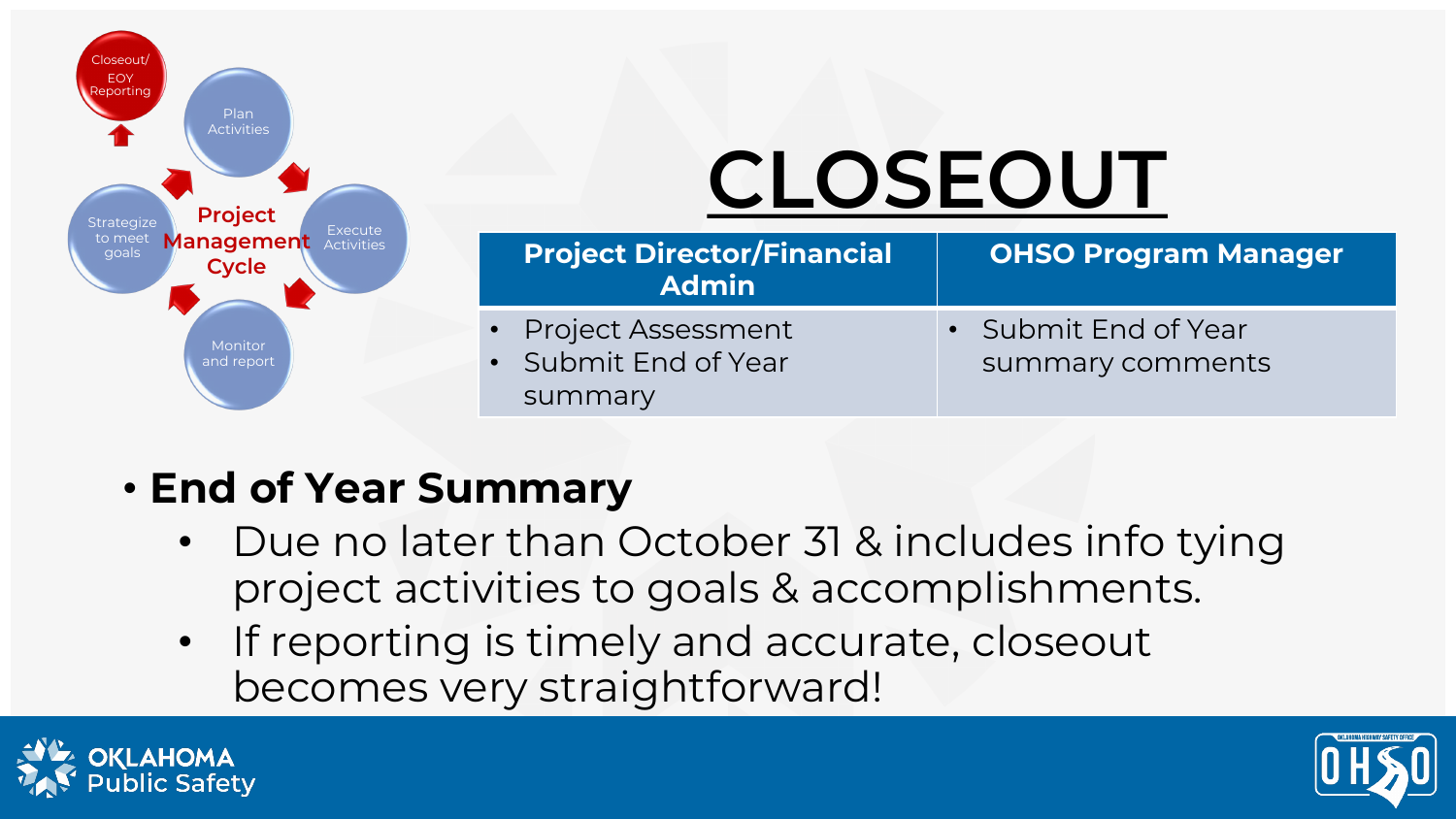# **Keys To Success?**

- Communicate
	- With project staff
	- With your financial coordinator
	- With your program manager
- Plan strategically
- Use data



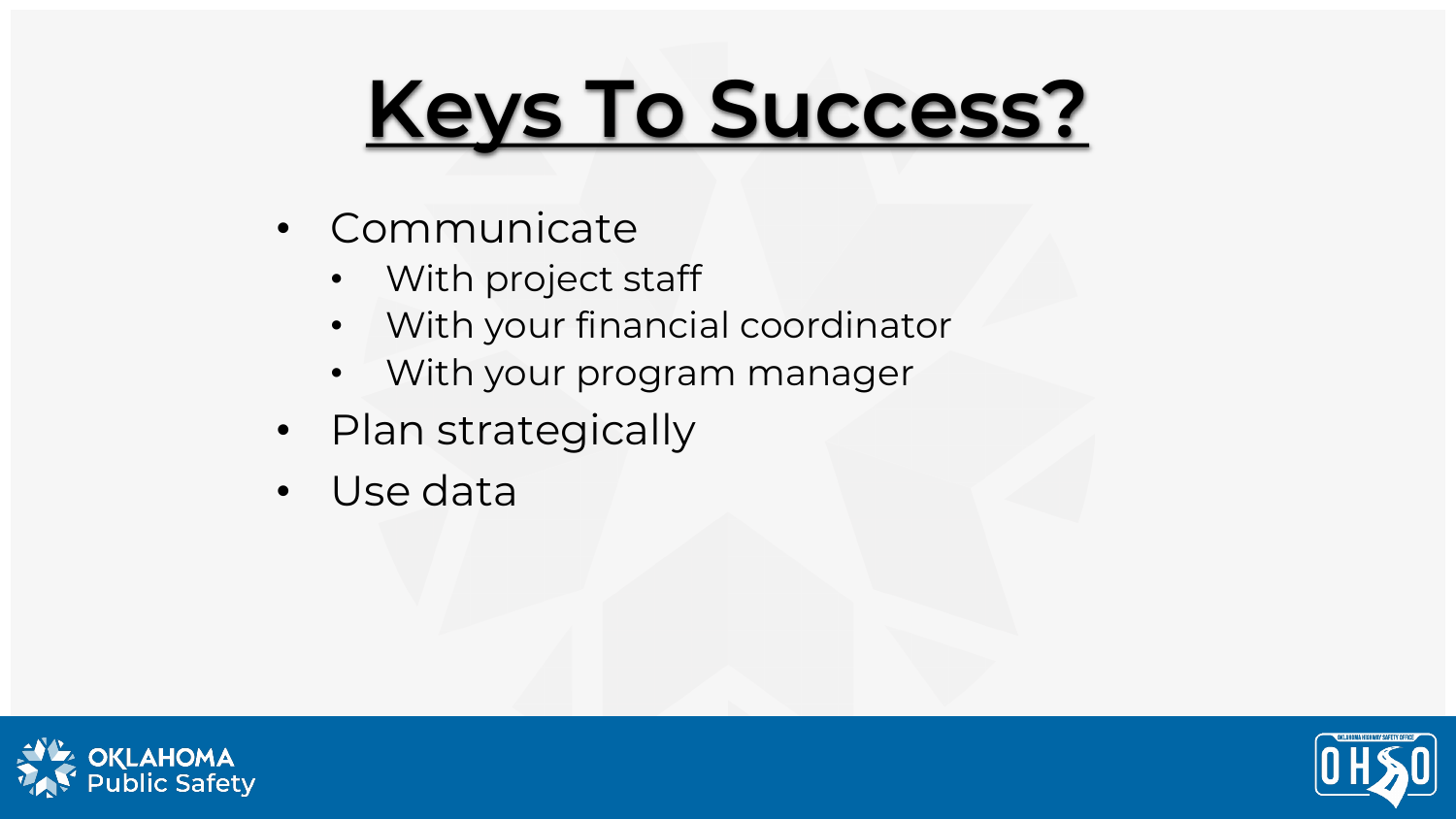### **Knowledge Check**



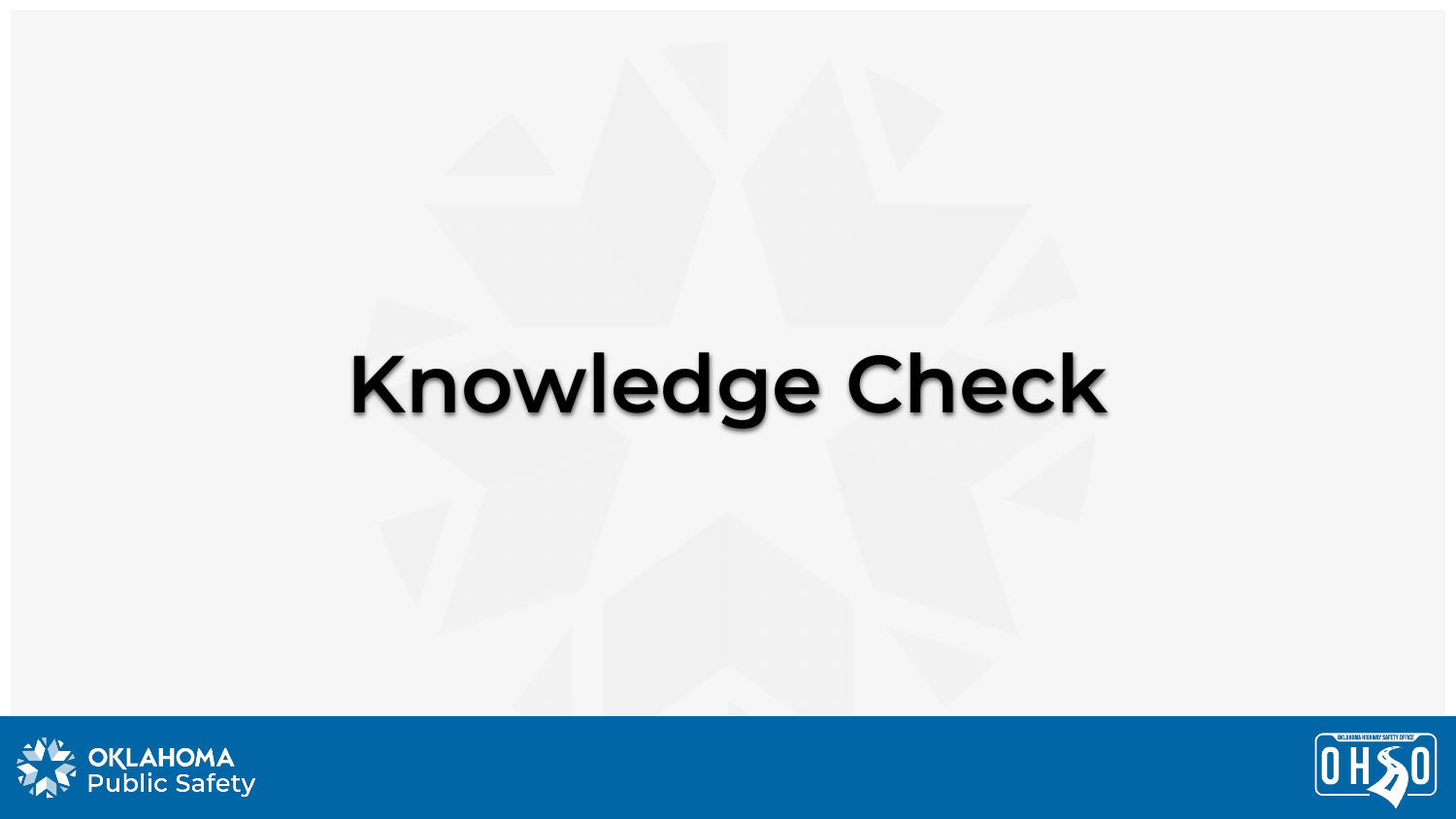Who is primarily responsible for ensuring an activity or purchase is allowable?

- **Q** Program Manager
- **Q** Project Director
- **Q OHSO Finance Manager**
- $\Box$  Officers or staff working the shifts



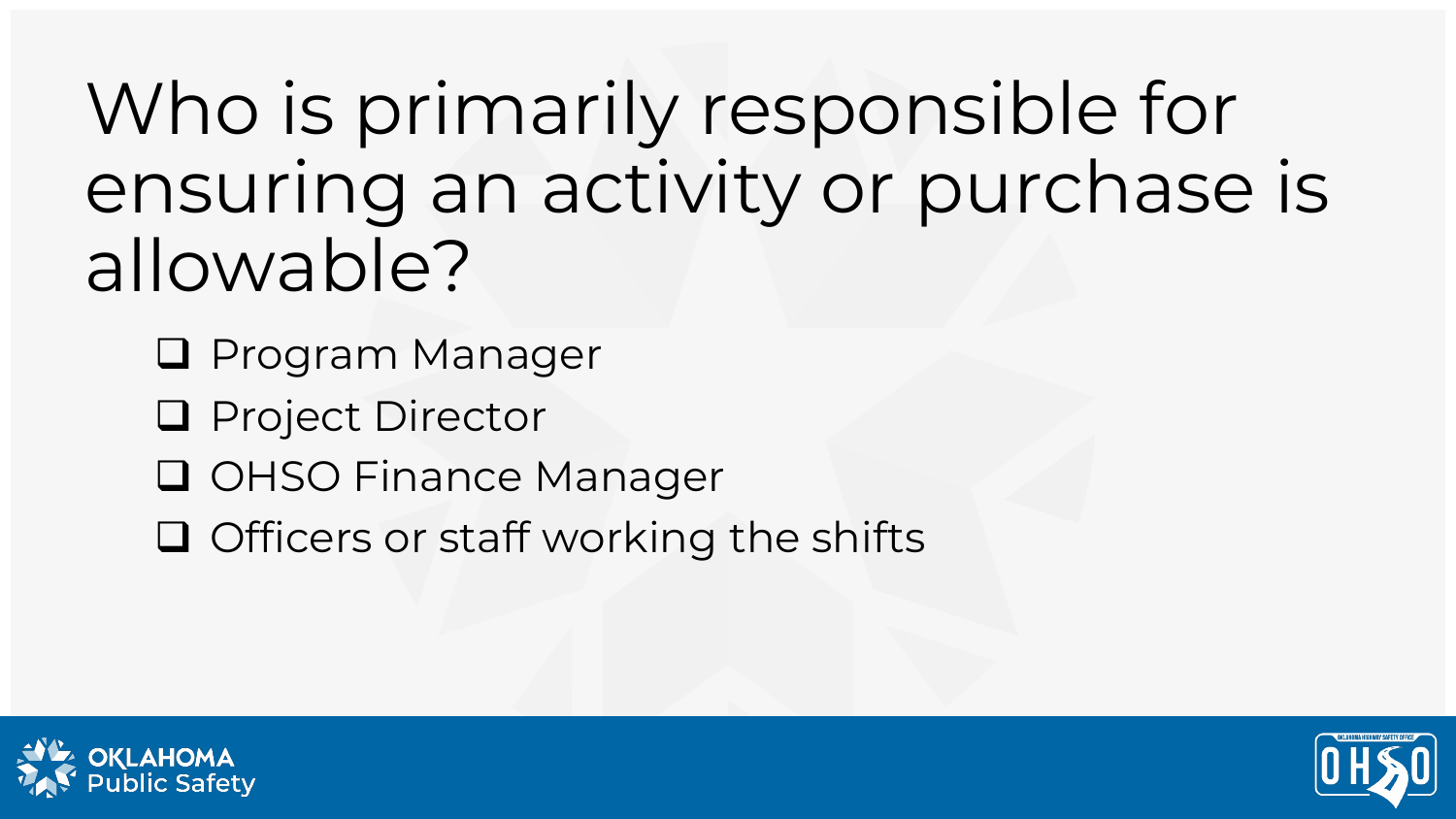Who is primarily responsible for ensuring an activity or purchase is allowable?

**Q** Program Manager

- $\Box$  Project Director
	- **Q OHSO Finance Manager**
	- $\Box$  Officers or staff working the shifts

As a project director, you should review your grant agreement for what activities and expenditures are allowable and communicate that to your staff. Program managers will verify, finalize requests for reimbursement and can provide additional support as needed.



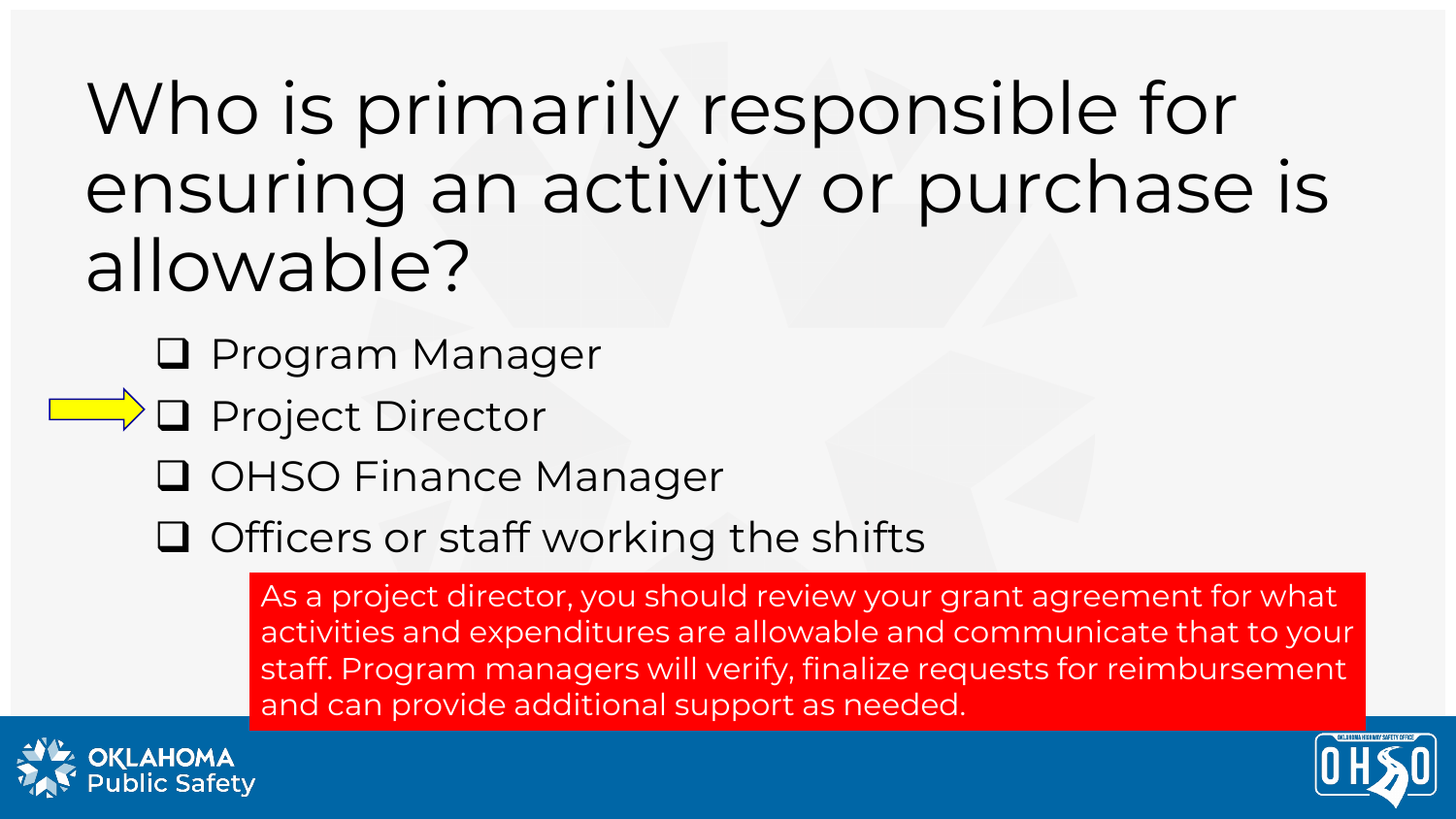### Which is not a responsibility of the Project Director/Finance Officer?

- $\square$  Project implementation
- **□ Gathering supporting documentation**
- **□ Submit Progress Reports (PR) and Reimbursement** Requests (RFR)
- **Q** Periodic monitoring



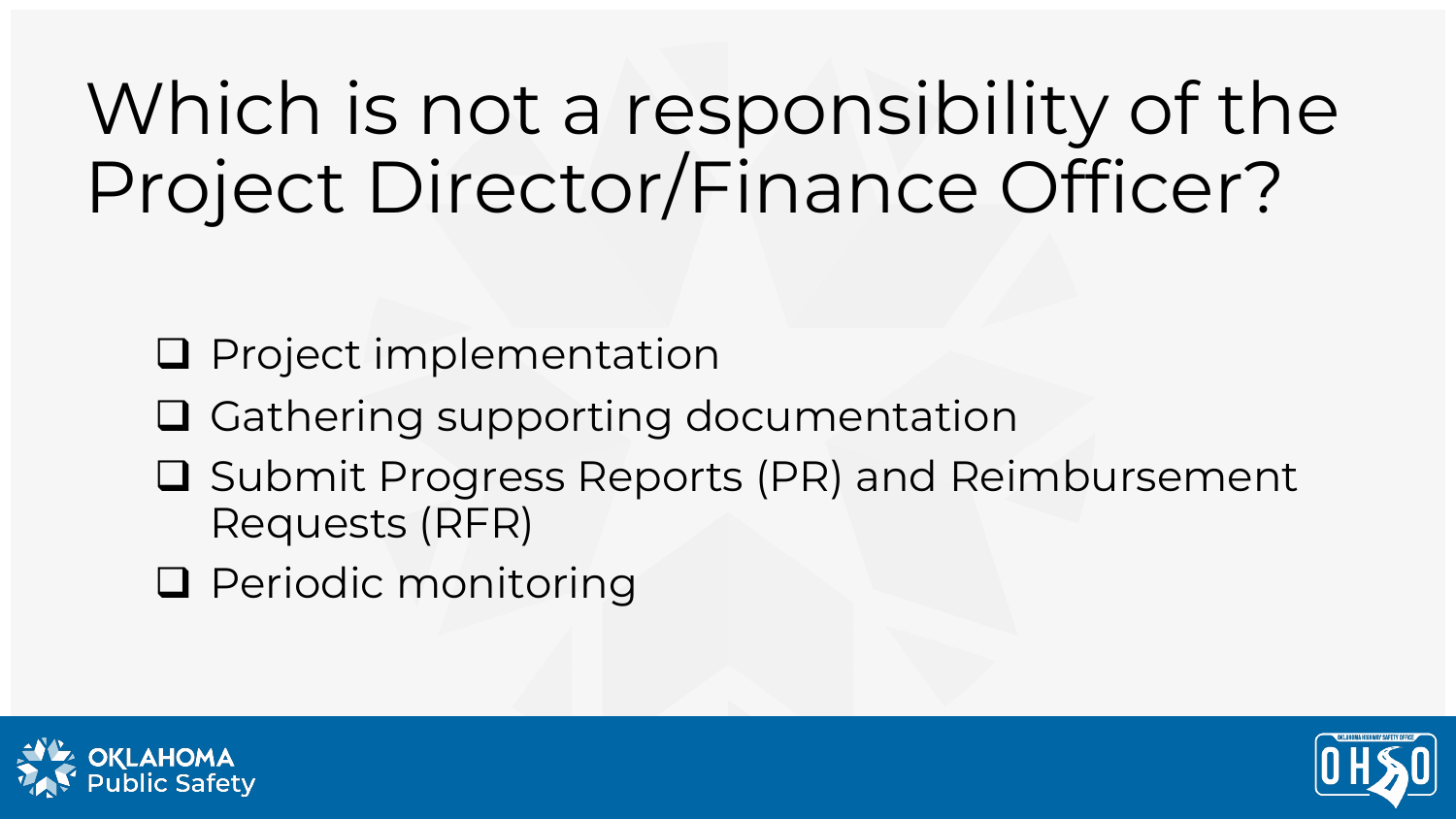### Which is not a responsibility of the Project Director/Financial Admin?

- $\square$  Project implementation
- □ Gathering supporting documentation
- **□ Submit Progress Reports (PR) and Reimbursement** Requests (RFR)
- $\Box$  $\Box$  Periodic monitoring

Periodic reporting here refers to the program manager's on-site, desk, or virtual monitoring visits. In contrast, project directors and financial admin should engage in ongoing/continuous project monitoring



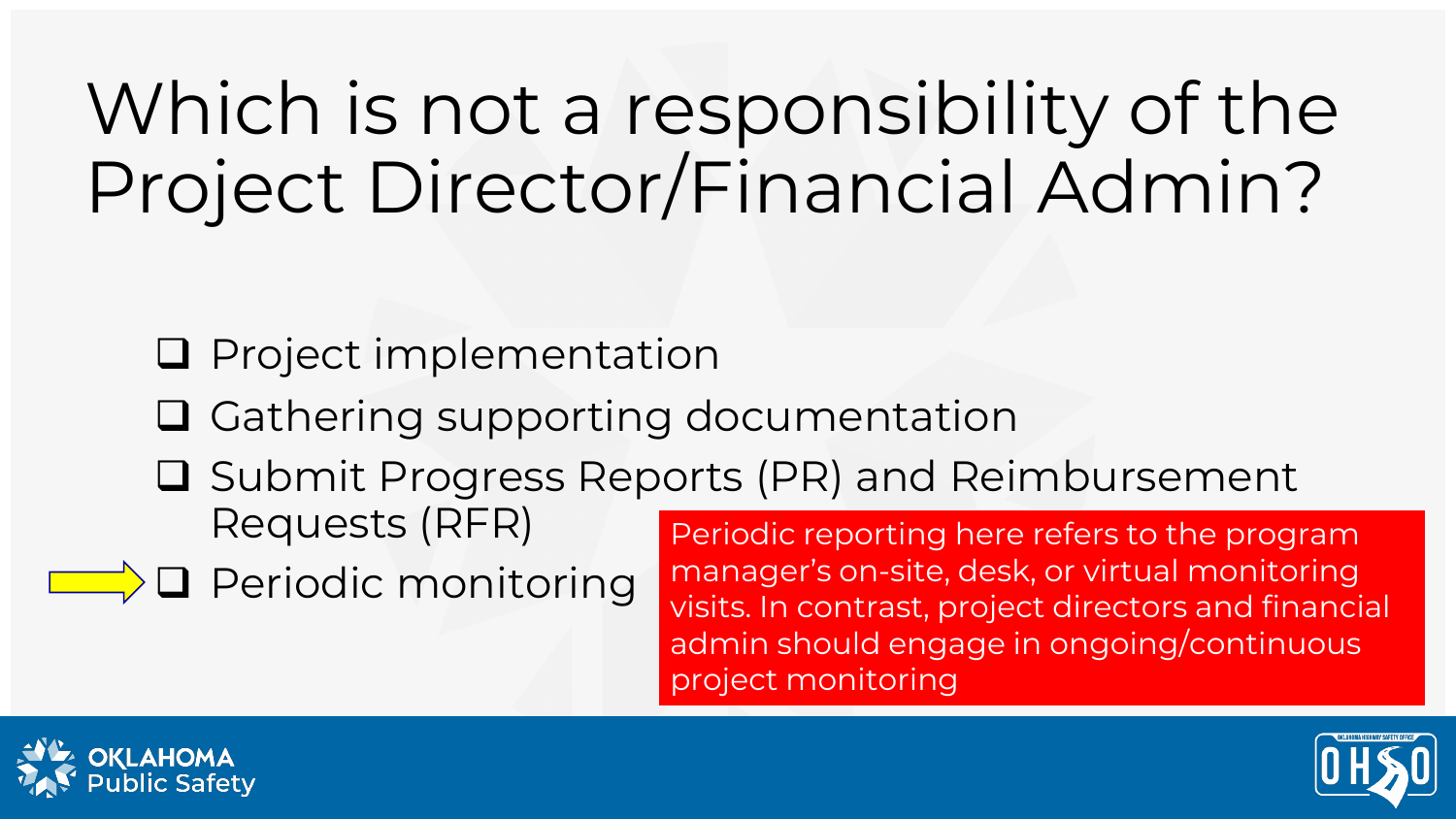### In what time frame must monthly reports be submitted?

- When project staff gets around to it
- $\Box$  45 days after the end of the month
- At the end of the fiscal year
- $\Box$  30 days after the activity within the report has occurred



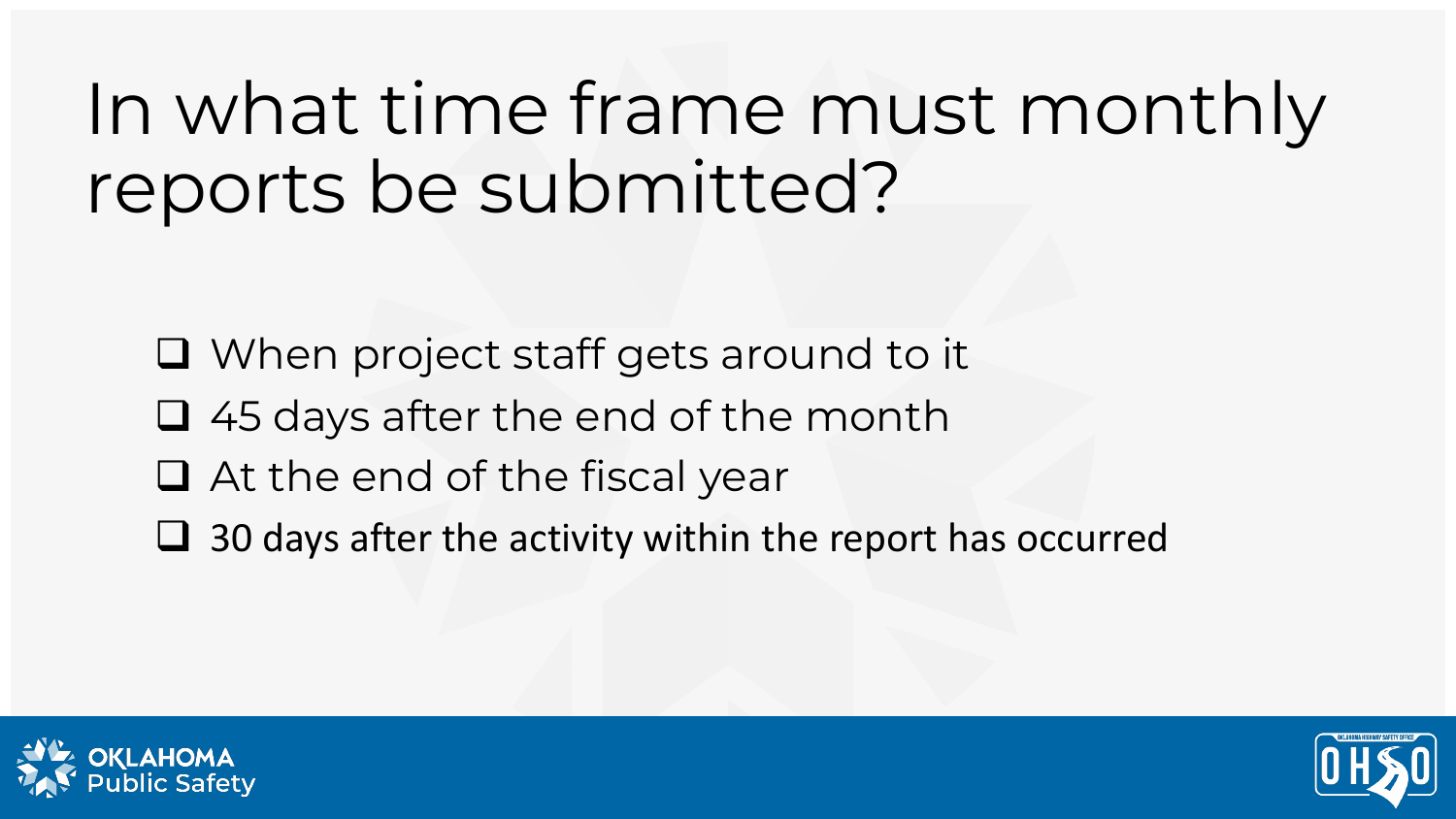### In what time frame must monthly reports be submitted?

 $\Box$  When project staff gets around to it

- $\Box$  45 days after the end of the month
- $\Box$  At the end of the fiscal year

 $\Box$  $\Box$  $\Box$  30 days after the activity within the report has occurred

All reports are due \*monthly\*. Without timely reporting, program managers are unable to do their part of the project management cycle to help ensure the success of the project. Continued late reporting can and will affect your ability to obtain future OHSO grants.



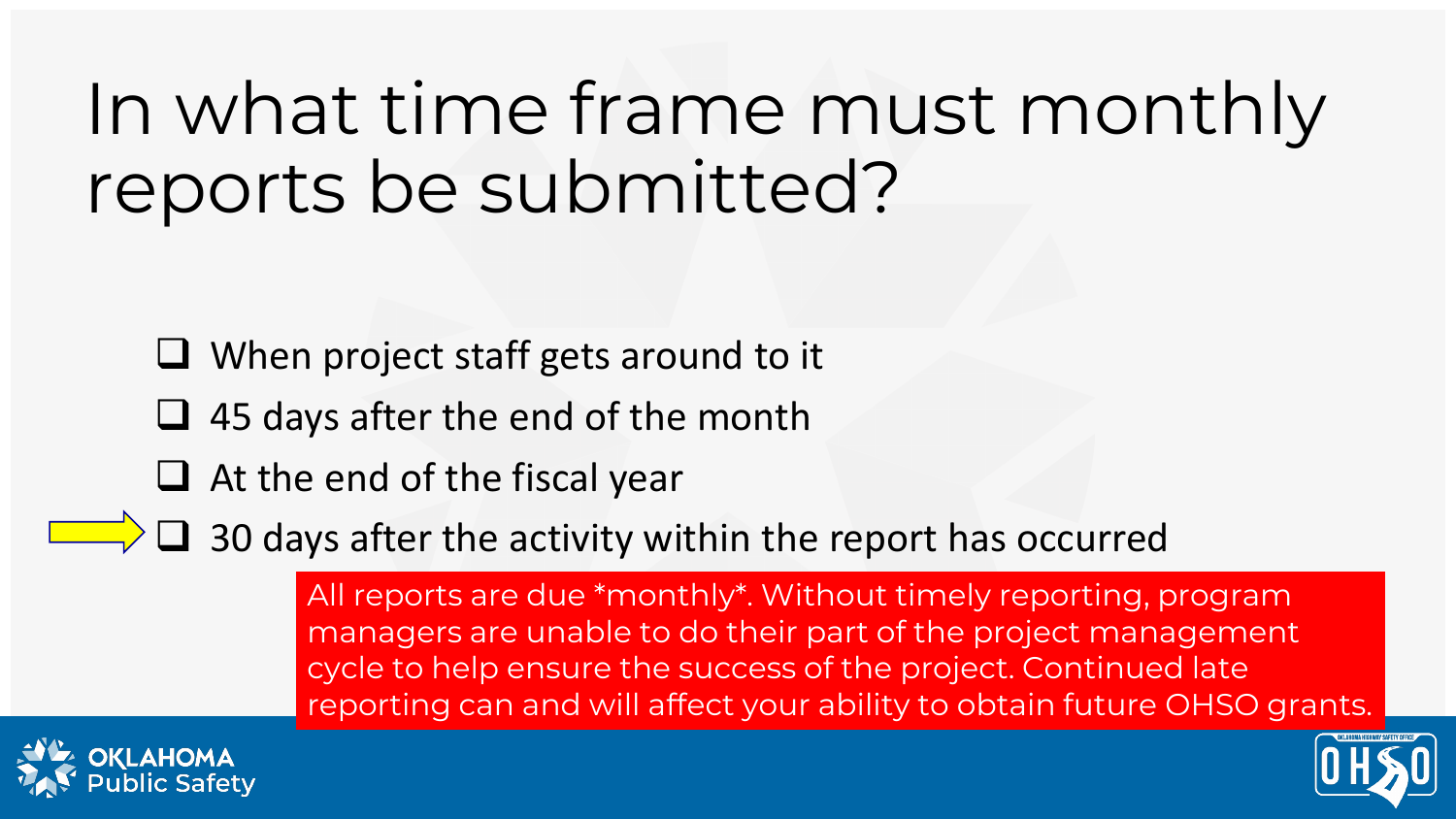### What types of information should go in your narrative summary?

- $\square$  Significant information and successes
- Written summary of contacts
- $\square$  Explanation of anomalies
- □ Personal Identifying Information (PII)



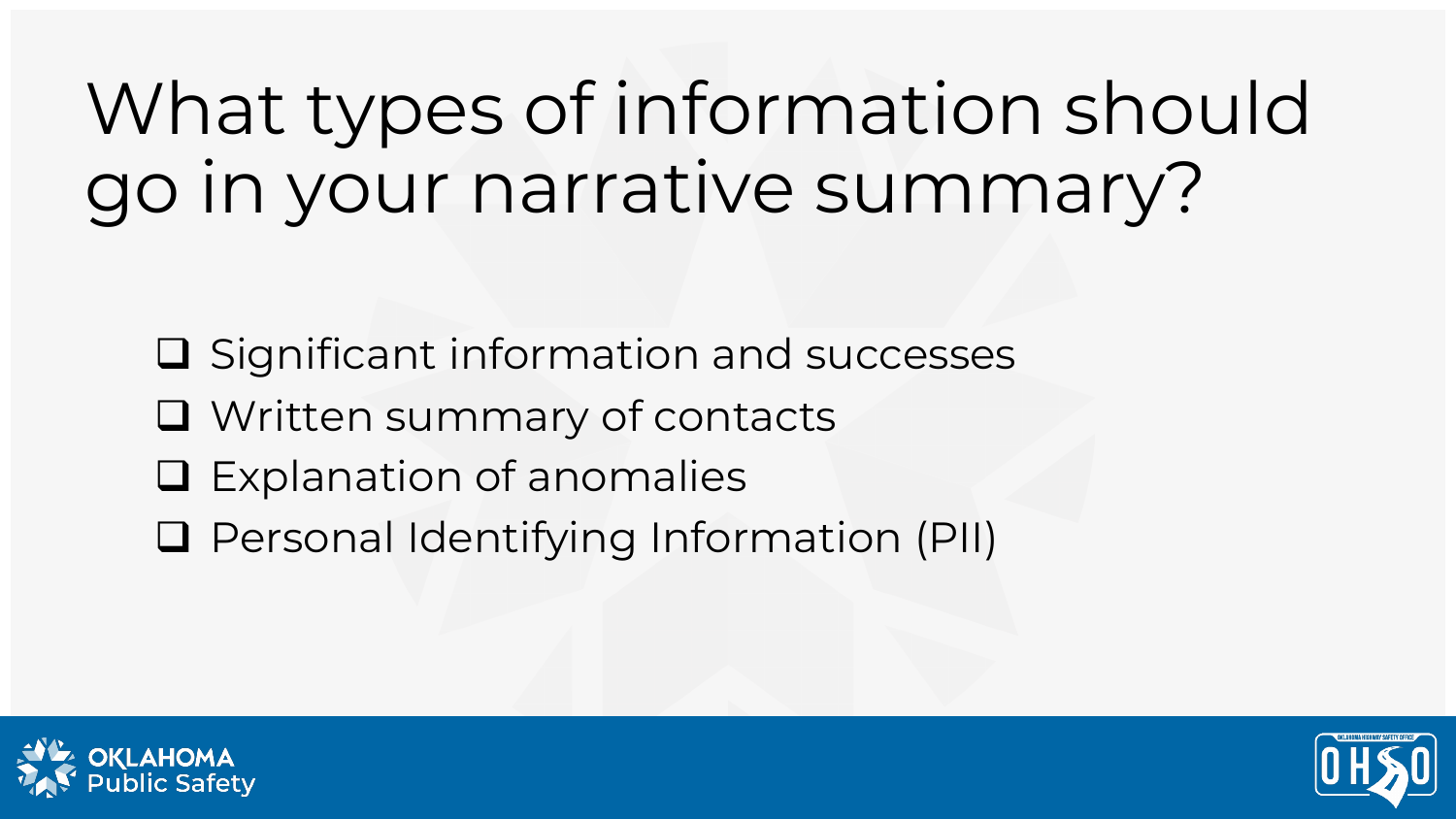### What types of information should go in your narrative summary?

 $\Box$   $\Box$  Significant information and successes

- **Q** Written summary of contacts
- $\Box$  $\Box$  $\Box$  Explanation of anomalies
	- □ Personal Identifying Information (PII)

Contact numbers are captured in section 1 and do not have to be revisited in the narrative summary.

PII should not be included in reports.



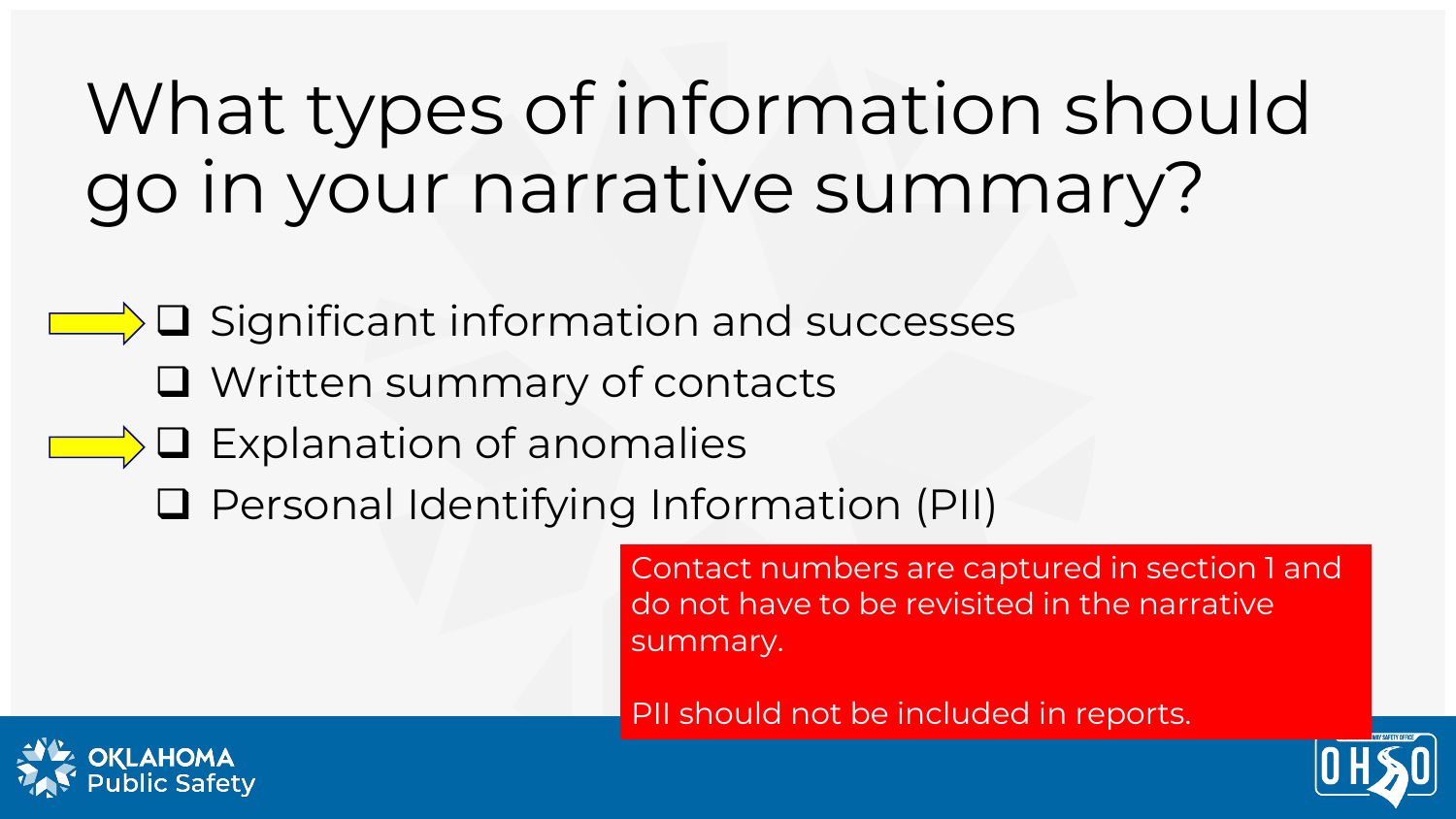At what stage in the cycle should you communicate with your financial officer/coordinator?

 $\Box$  Plan activities

 $\square$  Execute activities

**Q** Monitor and report

All the above



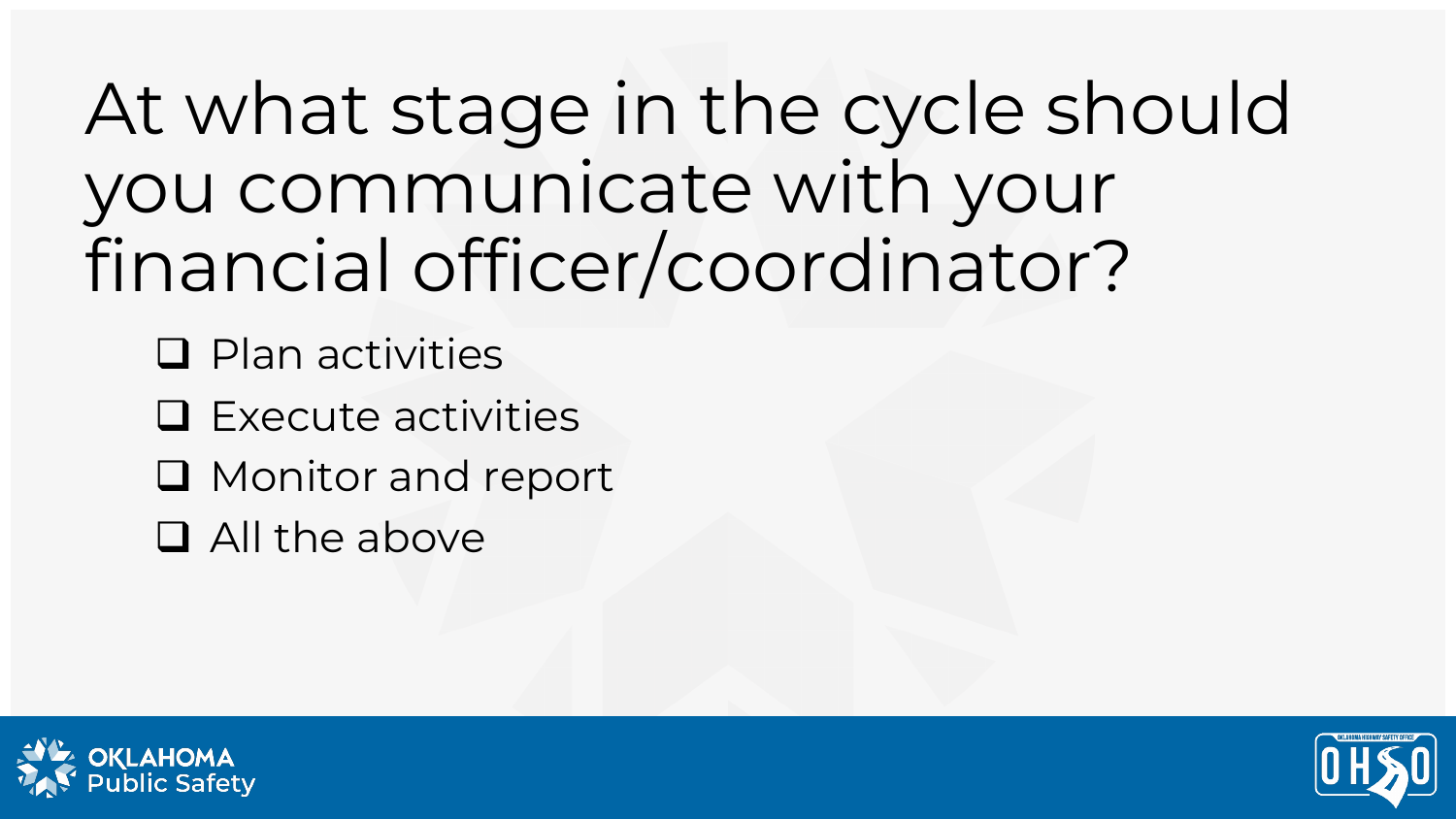At what stage in the cycle should you communicate with your financial officer/coordinator?

 $\Box$  Plan activities

 $\square$  Execute activities

 $\Box$  Monitor and report

 $\Box$   $\Box$  All the above

Communication throughout every stage of project management is critical. Whether your financial admin is in HR, payroll, or administration, stay in constant communication!



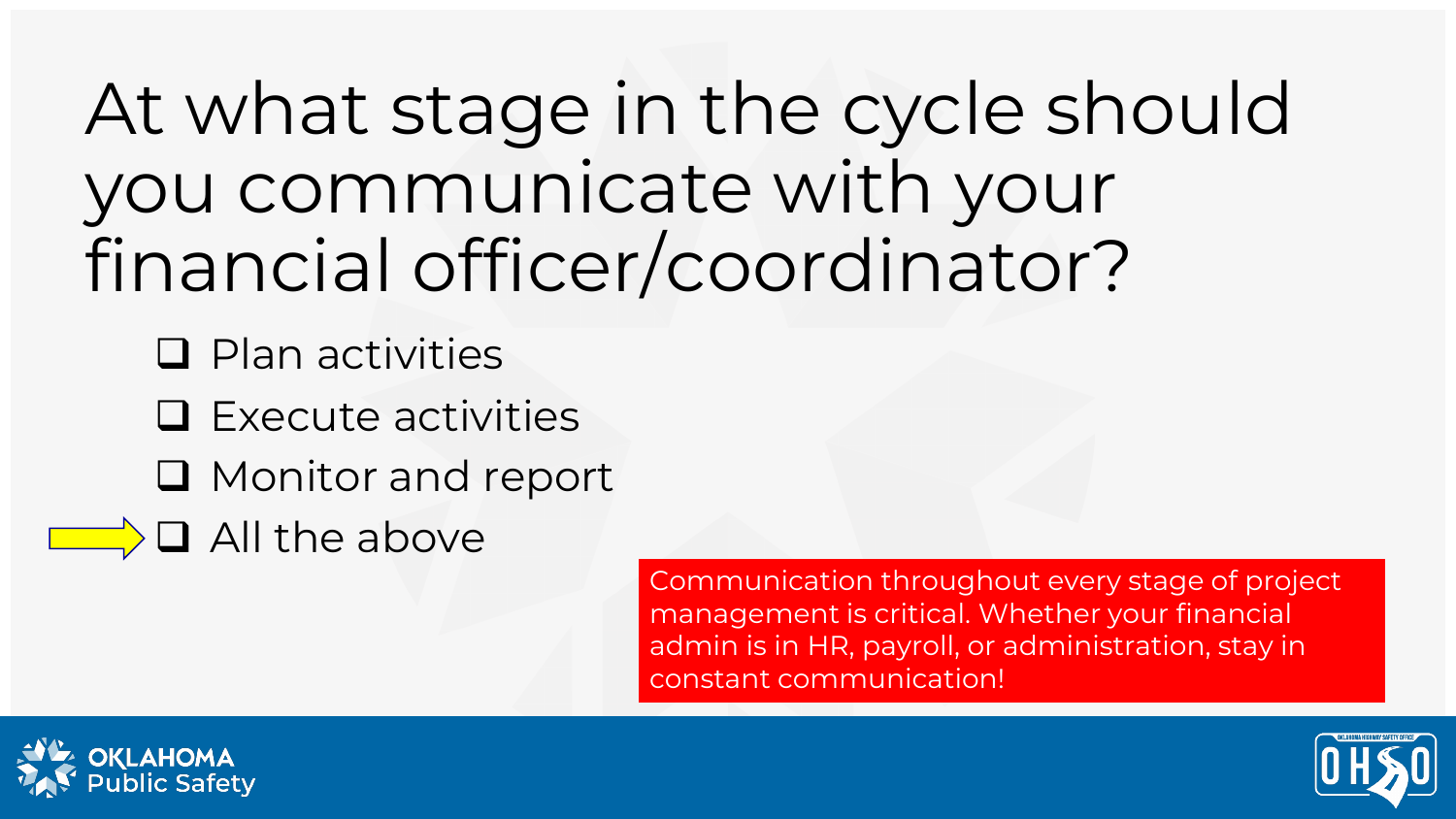You observe reduced DUI activity on OT shifts, but increased activity on non-grant department activity. What should you do?

- Review local and state data with your PM and consider different shift times.
- $\Box$  Nothing. We'll get them eventually.
- $\square$  Delay submitting progress reports until the numbers look better.
- $\Box$  Claim the non-grant activity and include it on your report for reimbursement



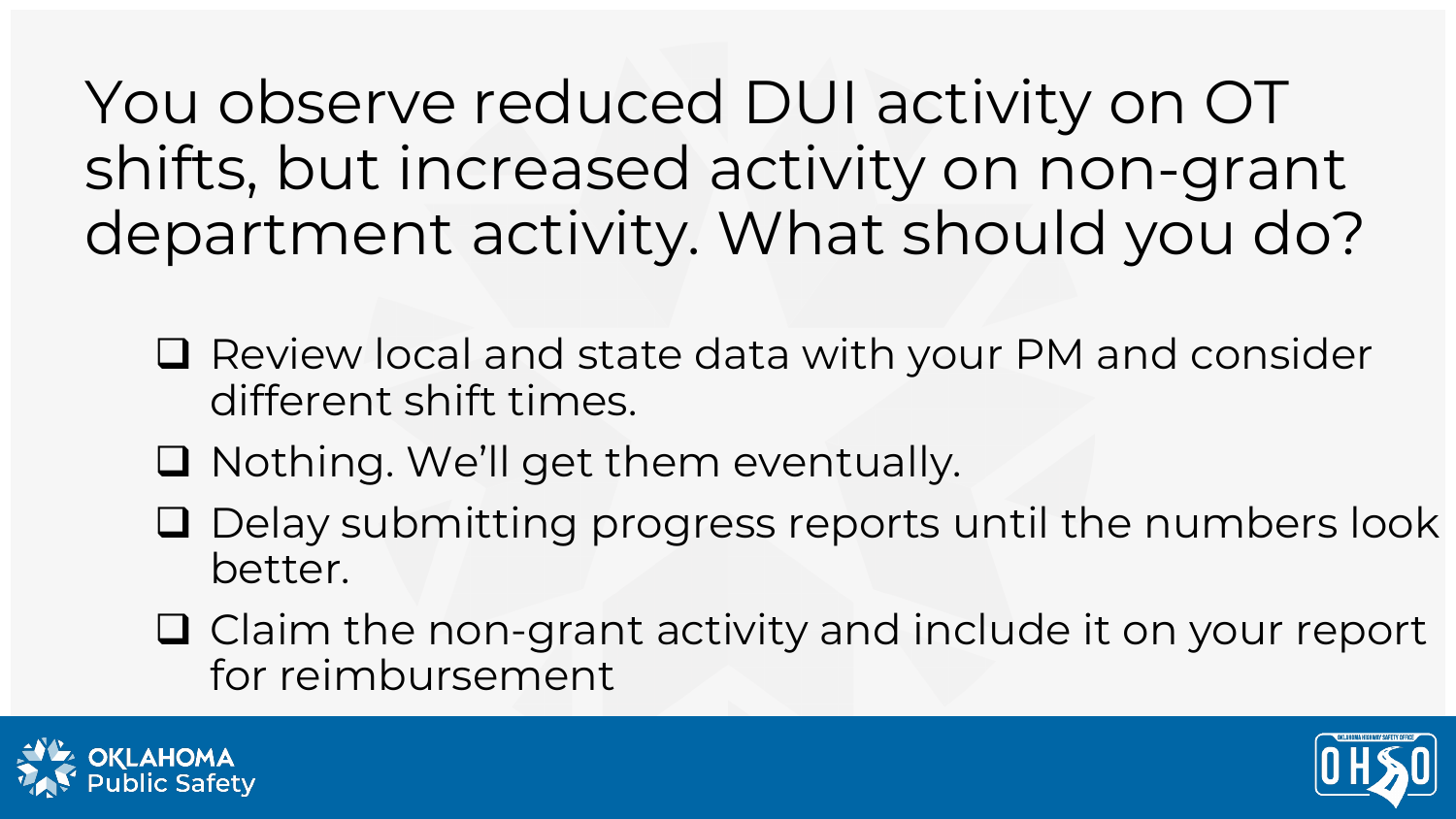You observe reduced DUI activity on OT shifts, but increased activity on non-grant department activity. What should you do?

- $\Box$   $\Box$  Review local and state data with your PM and consider different shift times.
	- Nothing. We'll get them eventually.
	- $\square$  Delay submitting progress reports until the numbers look better.
	- $\Box$  Claim the non-grant activity and include it on your report for reimbursement Always take action to reach your project goal.

Timely reporting is important, so avoid delay. Claiming non-grant activity for reimbursement is fraudulent!